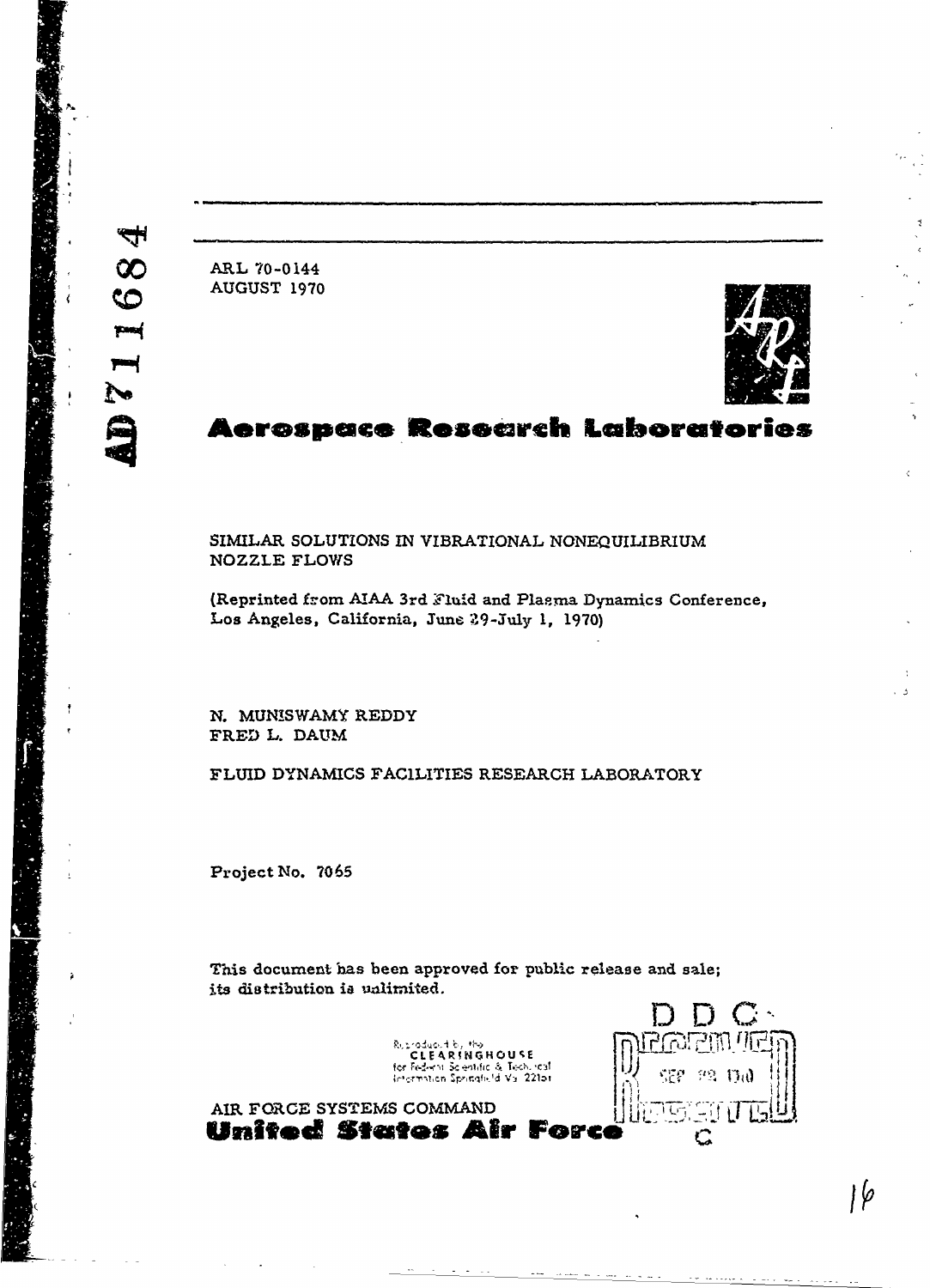

### **NOTICES**

When Covernment drawings, specifications, or other data are used for any purpose ether than in connection with a definitely related Government procurement operation, the United States Government thereby incurs no responsibility nor any obligation whatsoever, and the fact that the Government may have formulated, furnished, or in any way supplied the said drawings, specifications, or other data, is not to be regarded by implication or otherwise as in any manner licensing the holder or any other person or corporation, or convexing any rights or permission to manufacture, use, or sell any patented invention that may in any way be related thereto.

Agencies of the Department of Defense, qualified contractors and other government agencies may obtain copies from the

> Detense Documentation Center Cameron Station Alexandria, Virginia 22314

This document has been released to the

 $\sigma$  is a set of  $\sigma$  .  $\blacksquare$ **CLEARINGHOUSE** U.S. Department of Commerce Springfield, Virginia 22151

for sale to the public.

Copies of ABL Technical Documentary Reports should not be returned to Aerospace Research Laboratories unless return is required by security considerations, contractual obligations or notices on a specified document.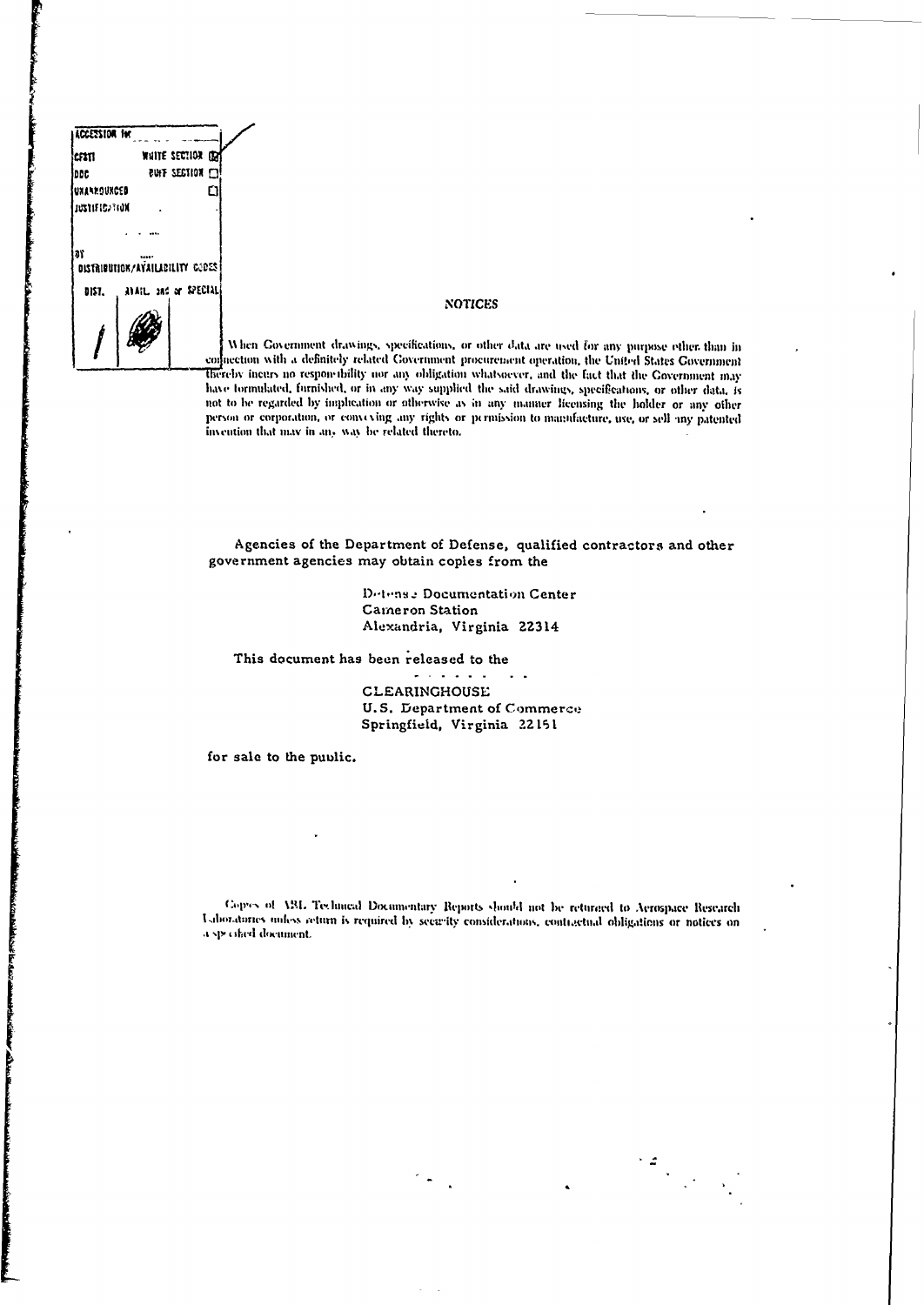

# **AIAA Paper** No. 70-804

**The Company of the Company of the Company of the Company of the Company of the Company of the Company of the C** 

and the company of the company of the company of the company of the company of the company of the company of the

The company of the company of the company of the company of the company of the company of

A PARTIES AND THE RESERVE AND RESERVE TO THE RESERVE AND THE RESERVE AND THE RESERVE AND THE RESERVE AND THE RESERVE AND THE RESERVE AND THE RESERVE AND THE RESERVE AND THE RESERVE AND THE RESERVE AND THE RESERVE AND THE R

### SIMILAR SOLUTIONS IN VIBRATIONAL NONEQUILIBRIUM NOZZLE **FLOWS**

bv

N. MUNISWAMY REDDY and FRED L. DAUM Aerospace Research Laboratories Wright-Patterson Air Force Base, Ohio

# **AIAA 3rd Fluid and Plasma Dynamics Conference**

LOS ANGELES, CALIFORNIA/JUNE 29-JULY 1, 1970

First politication whis reserved by American Institute of Aeronautics and Astronautics.<br>Avenue of the Americas. New York N. N. 1004 2005 The may be nublished with  $1290$   $A$  $v$   $v$ may be nublished without **Redit is given** perm **MAOF** and to A **ALLEST AIAA Member 31.00. Nom Endroit (1.50)**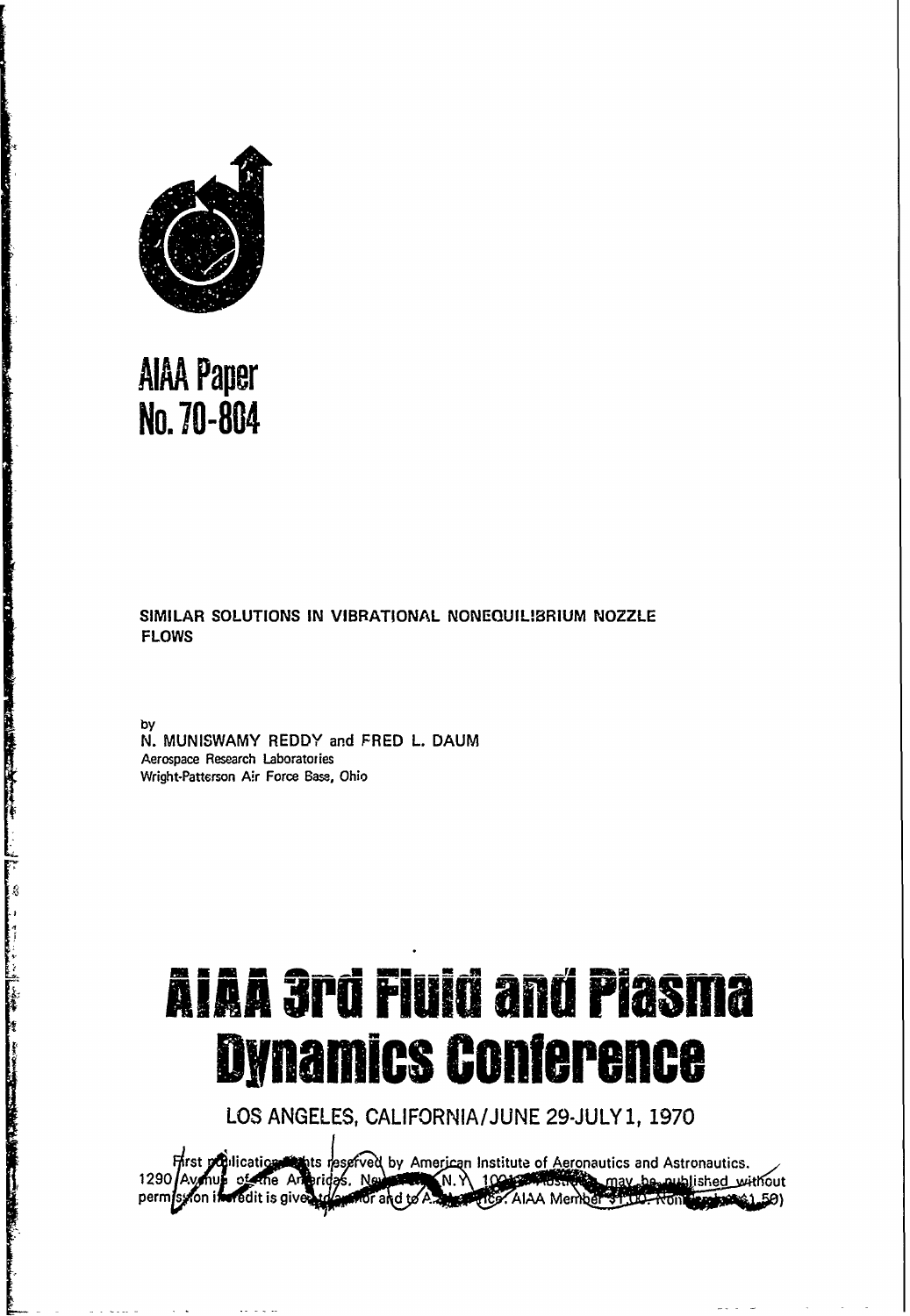### SIMILAR **SOLUTIONS** IN VIBRATIONAL NONEQUILIBRIUM NOZZLE FLOWS

N. Munlswamy Reddy and Fred L. Daum Aerospace Research Laboratories Wright-Patterson Air Force Base, Ohio

### ABSTRACT **p** - pressure **(p =p'/pd )**

The problem of obtaining similar solutions in pseudo-one-dimensional nozzle flows with vibrational relaxation is con-<br>adden d The concerting constitute and there sidered. The govezning equations are transformed into a similar form by using a new **S**  $\alpha$  **a** reservoir entropy (S = S'/R) similarity parameter **q** so that the nonequi- **0** librium flow solutions depend on two parameters for a given kind of Gas. However, **Sr -** reservoir entropy the similar equations are further reduced **(S =** S'/R) **= 15.2** for nitrogen to a universal form by a transformation of the independent variable **n** to *E* such that **T**<sub>d</sub> **c**haracteristic dissociation the similar solutions, for all combinations the temperature of initial zonditions and for a defined family of nozzle shapes, depend on a single  $T_{+}$  = translational temperature parameter  $\chi$  which are then presented in a  $(T_{+} = T_{+}^{+}/T_{d})$ single graph. It is also shown that the equilibrium solutions depend on only one  $\mu$  parameter  $\xi$ . The parameters  $\xi$  and  $\chi$  are also the exact, general correlating param- **d** eters. With the present similar solutions **characteristic dissociation** the flow quantities in a nozzle are readily **d** determined without resorting to complex computer programs.

المستكسف والمستوان ويتواطنه فالمستور والاستخراج المستنبون

| A                     | $=$ area ratio $(A'/A^!_+)$                                                             | ັ°                                    | - Aetoctf) Setthen as (A <sup>u</sup> le <sup>u</sup> l                                          |
|-----------------------|-----------------------------------------------------------------------------------------|---------------------------------------|--------------------------------------------------------------------------------------------------|
| a                     | = speed of sound                                                                        | $\mathbf{x}$                          | = distance along the nozzle axis<br>$(x = x'/L)$                                                 |
| C                     | " constant defined in Eq (8)                                                            | ε                                     | " vibrational energy $(\epsilon = \epsilon'/RT_d)$                                               |
| Ð                     | $=$ constant defined in Eq $(8)$                                                        | $\varepsilon(\infty)$                 | = equilibrium vibrational energy                                                                 |
|                       | $f_1, f_2, f_3$ = functions defined in Appendix A                                       | $\mathfrak{r}_{\mathsf{v}}$           | = vibrational relaxation time<br>constant                                                        |
| $H_{\mathbf{0}}$<br>ħ | = reservoir enthalpy $(H_0 = H_0'/u_d^2)$<br>= static enthalpy $(h = h'/u_d^2)$         | n                                     | = function defined as<br>log <sub>e</sub> (uA/p <sub>*</sub> u <sub>*</sub> )                    |
| $k_1, k_2$            | = functions defined in Appendix B                                                       | $P_{\mathbf{d}}$                      | = characteristic disseciation<br>density                                                         |
| Ł                     | = nozzle scale parameter<br>$(L = r'/tan \gamma)$                                       | ρ                                     | $=$ density $(\rho = \rho'/\rho_d)$                                                              |
| К                     | " flow Mach number                                                                      | ₿                                     | - characteristic vibrational<br>tenperature $(0 = \theta_0/\Gamma_A)$                            |
| m<br>N                | <del>r</del> molocular weight<br>number of vibrational levels<br>$(M = T_d / \theta_u)$ | 2 <sub>Y</sub>                        | $\in$ expansion ang $\sim$ of conical<br>nozzle ou asymptutic cone<br>angle of hyperbolic nozzie |
| $(N_s)$ ,             | $=$ defined in Eq (17)                                                                  | $\lambda_2$ , $\lambda_1$ , $\lambda$ | " parameters defined in Eqs (17)<br>(27) and (34) respectively                                   |
| $(N_s)$               | $\blacksquare$ defined in Eq (26)                                                       | ÷                                     | = vibrational temperature func-                                                                  |
| N,                    | $=$ defined in Eq (31)                                                                  |                                       | tion defined as $\phi = (\theta_u/T_u^t)$                                                        |
| $P_{\rm d}$           | « caaracteristic dissociation<br>pressure $(p_d - p_d u_d)$                             | ψ                                     | = translational temperature func-<br>tion defined as $\psi = (\theta_0/\tilde{T}_t)$             |

| <b>ABSTRACT</b>                                                                                                     | p                         | = pressure ( $p = p'/p_d$ )                                                                          |
|---------------------------------------------------------------------------------------------------------------------|---------------------------|------------------------------------------------------------------------------------------------------|
| of obtaining similar solu-<br>one-dimensional nozzle                                                                | R.                        | = molecular gas constant<br>$(R = R/m)$                                                              |
| tional relaxation is con-<br>erning equations are trams-                                                            | r¦                        | = nozzle throat radius                                                                               |
| milar form by using a new<br>eter n so that the nonequi-<br>lutions depend on two param-                            | $\mathsf{s}_{\mathsf{o}}$ | = reservoir entropy $(S_n = S_n'/R)$                                                                 |
| en kind of gas.<br>However,<br><b>itions are further reduced</b><br>form by a transformation of                     | s,                        | = reservoir entropy<br>$(S_r = S_r^{\dagger}/R) = 15.2$ for nitrogen                                 |
| variable $\eta$ to $\xi$ such that<br>itions, for all combinations                                                  | $\mathbf{r_{d}}$          | = characteristic dissociation<br>temperature                                                         |
| itions and for a defined<br>e shapes, depend on a single<br>ch are then presented in a<br>It is also shown that the | $\mathbf{r}_{\mathbf{t}}$ | = translational temperature<br>$(T_t = T_t/T_d)$                                                     |
| itions depand on only one<br>ne parameters ξ and χ are<br>general correlating param-                                | т.,                       | = vibrational temperature<br>$(T_v = T_v^t/T_d)$                                                     |
| e present similar solutions<br>ties in a nozzle are readily                                                         | ں تا                      | r characteristic dissociation                                                                        |
| out resorting to complex<br>as.                                                                                     |                           | velocity $[u_d = (dT_d)^{\frac{1}{4}}]$                                                              |
| <b>NOMENCLATURE</b>                                                                                                 | u.                        | = velocity $(u = u'/u_d)$                                                                            |
| ratio $(A'/A^!_*)$                                                                                                  | $\mathbf{u_o}^{\prime}$   | = velocity defined as $(p_n'/\rho_0')^{\frac{1}{2}}$                                                 |
| d of sound                                                                                                          | ×.                        | = distance along the nozzle axis<br>$(x = x'/L)$                                                     |
| tant defined in Eq (8)                                                                                              | ε                         | " vibrational energy $(\epsilon = \epsilon'/RT_d)$                                                   |
| tant defined in Eq (8)                                                                                              | ε (∞)                     | = equilibrium vibrational energy                                                                     |
| tions defined in Appendix A                                                                                         | τ.,                       | = vibrational relaxation time<br>constant                                                            |
| rvoir enthalpy $(H_0 = H_0'/u_d^2)$<br>:ic enthalpy $(h = h'/u_d^2)$                                                | η                         | = function defined as<br>$log_{\rho}(uA/\rho_{\star}u_{\star})$                                      |
| tions defined in Appendix B                                                                                         | $\mathsf{P}_{\mathbf{d}}$ | = characteristic disseciation<br>density                                                             |
| cle scale parameter<br>: r'/tan γ)                                                                                  | ρ                         | $=$ density $(p = p'/p_d)$                                                                           |
| <i>,</i> Mach number                                                                                                | 8                         | m characteristic vibrational<br>ter.perature $(0 = \theta_v/T_d)$                                    |
| icular weight                                                                                                       | $2\gamma$                 | $x$ expansion ang $x$ of conical                                                                     |
| er of vibrational levels<br>( <sub>v</sub> 0/ <sub>b</sub> ۲ -                                                      |                           | nozzle or asymptutic cone<br>angle of hyperbolic nozzie                                              |
| <b>Ined in Eq (17)</b>                                                                                              |                           | $\lambda_2$ , $\lambda_1$ , $\lambda$ = parameters defined in Eqs (17)<br>(27) and (34) respectively |
| ined in Eq (26)                                                                                                     | ф                         | = vibrational temperature func-                                                                      |
| ined in Eq (31)                                                                                                     |                           | tion defined as $\phi = (\theta_u/T_u^t)$                                                            |

 $\mathbf 1$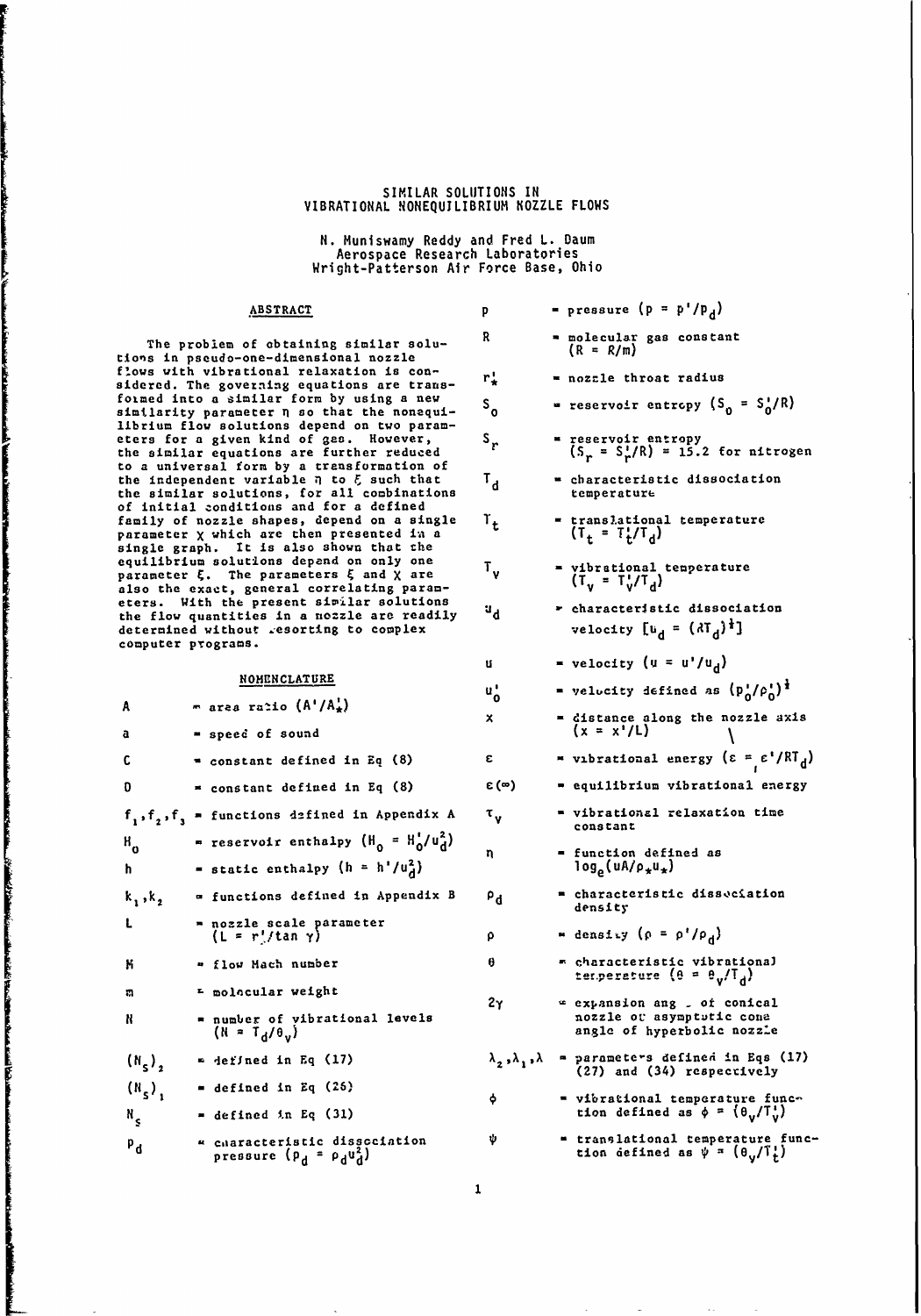| " parameters defined in Eqs (24).<br>$X_2$ , $X_1$ , $X$<br>(28) and (35) respuctively |  |  |  |
|----------------------------------------------------------------------------------------|--|--|--|
|----------------------------------------------------------------------------------------|--|--|--|

 $= (s_n - n)$ 

### Subscripts

ξ

- = nozzle throat
- $=$  reservoir  $\Omega$

### Superscript

" dimensional quantity

### I. INTRODUCTION

The phenomenon of thermal and/cr chemical nonequilibrium in flowing gases at high temperatures is of fundamental importance in rocket nozzles as well as in labcratory facilities which are being used to simulate the flow fields over bodies in<br>hypersonic flight. In the past decade a considerable amount of theoretical effort has been directed toward understanding the nonequilibrium flow effects in nozzles under steady flow conditions. The problem has been studied under the assumption of pseudo-one-dimensional, adiabatic, inviscid flow. In spite of these simplifying assumptions the solutions are far from being simple and are often plagued by many numerical procedural difficulties. A comprehensive review of this problem is presented in Ref 1. More recently, a time-dependent<br>analysis<sup>2</sup> has been proposed which circumvents some of the numerical gifficulties but retains the problem of determining the flow quantities through a numerous-stepped process. The basic problem of obtaining<br>numerical solutions for nozzle flows with vibrational energy relaxation has been<br>studied by saveral authors (e.g., Refs 3, 4, 5). The present state-of-the-art for solving vibrational nonequilibrium nozzle flows requires complex computer programs with which the flow variables are determined by numerical integration for any given initial and boundary conditions. However, this approach does not provide suitable theoretical comparisons for use by the experimentalist because of the many vari-<br>ab'es involved. Thus, it is apparent that general correlating parameters are needed.<br>Several approximate analyses<sup>6,7</sup> have been<br>used to predict the frozen vibrational temperature in nozzie flows. In these analyses approximate correlating parameters have been deduced which do not include all the variables of the problem. Furthermore, these analyses predict only the frozen vibrational temperature.

From the preceeding discussion it is<br>obvious that suitable similar solutions to this problem are highly desirable. Such similar solutions would not only eliminate the need for repeated complex computations but a so provide for the experimentalist, the badly needed correlating parameters.

In the present analysis, the governing equations, for a pseudo-one-dimensional nonequilibrium nozzle flow with vibrational energy relaxation but no dissociation, are transformed into a similar form by using a new independent variable n. The definition of the similarity parameter  $\eta$  and the meth-<br>od of transformation of the governing equations in the present case are very similar to those used in the analysis presented by<br>the authors<sup>8</sup> which deals with the problem of dissociational nonequilibrium nozzle flows. It is shown that the similar solutions, for a family of nozzle shapes and a specified gas, depend on two parameters,  $S_0$  and ), in add, tion to the independent<br>variable n. However, the similar equations are further reduced to a universal form by<br>a transformation of the independent variable  $\eta$  to  $\xi$  so that the similar solutions depend on a single parameter χ with ξ as the independent variable. General similar solutions which can be used for all combinations of initial conditions are presented in a single graph for nitrogen. The<br>parameters  $\chi$  and  $\xi$  are the exact and general correlating perameters. The limiting<br>solutions, namely frozen and equilibrium solutions, are also obtained with  $\xi$  as the independent variable and these solutions depend on ξ only. The approximate correlating parameters that have appeared in the<br>literature<sup>6</sup>,7 can be deduced from the present general correlating parameter x and<br>the approximations involved in these analyses are discussed.

### TRANSFORMATION OF GOVERNING EQUATIONS  $II.$

In the analysis of the dissociation non-<br>equilibrium case<sup>8</sup> it was logical to use the characteristic dissociation values to nondimensionalize the governing equations<br>since the characteristic dissociation density and temperature appear in the governing equations. The same values are also used for nondimensionalization in the present case for the following reasons. The governing equations contain only the characteristic vibration i temperature  $\theta_{\mathbf{v}}$  and there is no corresponding characteristic<br>density. Furthermore, it is shown later that the similar solutions in the present case do zot depend on the values used for<br>nondimensfonalisation and hence can be arbitrarily choren.

The governing aquations for a steady, pseudo-one-dimensional, adiabatic, inviscid flow with negligible dissociation are considered. The flow variables p', p', T<br>and u' are nondimensionalized with the corresponding its sociation values which are<br>defined in the nomenclature. The nozzle area and the distance along the nozzle axis<br>are nondimen ionalized by the nozzle throat area A<sub>k</sub> and acale parsmeter L, respectively. The governing equations after nondimensionalization are written as

Equation of state:

$$
P = \rho_1 t
$$

 $(1)$ 

$$
\mathbf{2} \\
$$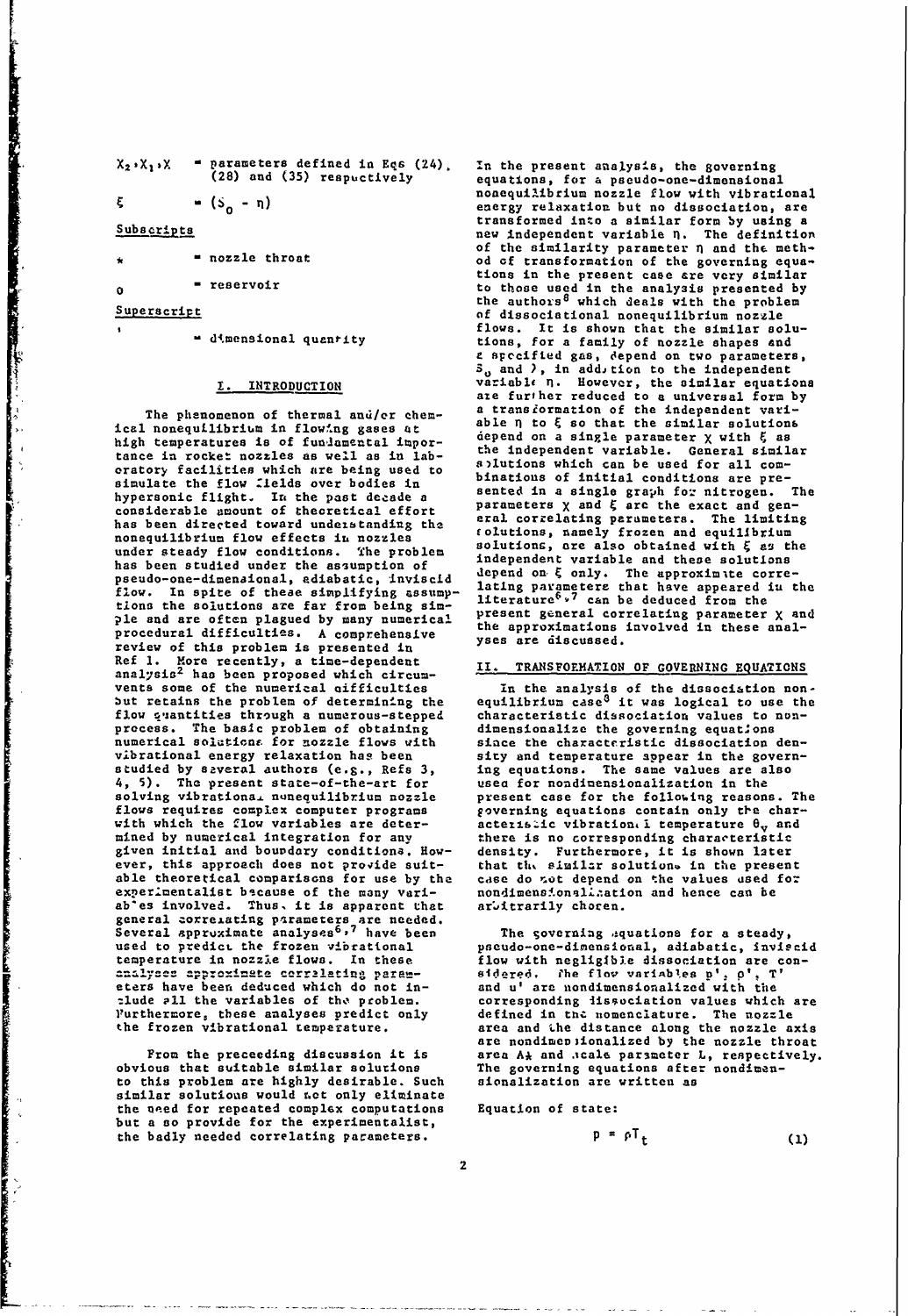$\rho$ uA =  $\rho_{\star}$ u<sub>\*</sub> (2)

Conseivation of energy:

$$
u^2/2 + h = H_0 = const
$$

Conservation of momentum:

$$
udu + dp/\rho = 0 \qquad (4)
$$

**00** (3))

$$
\frac{d\epsilon}{dx} = \frac{L}{uu_d^{\tau}v} \left[ \epsilon(\infty) + \epsilon \right] \tag{5}
$$

librium. Applying :he cut-off harmonic more, it is also shown in Appendix A that, oscillator approximation (see Appendix **A),** for temperatures even as **high** as 7000\*K for the vibratio energy  $\epsilon$  can be given in **initrogen**, these functions are negligible. the vibratio energy  $\varepsilon$  can be given in itrogen, these functions are negligible.<br>terms of vibrational temperature as Hence, the simple harmonic oscillator ap-

$$
\varepsilon = \frac{\theta}{e^{\theta/T_{V-1}}} \qquad \frac{N\theta}{e^{N\theta/T_{V-1}}} \qquad (6) \qquad \text{the present analysis.}
$$

$$
\epsilon(\infty) = \frac{\theta}{e^{\theta/T}t_{-1}} - \frac{N\theta}{e^{N\theta/T}t_{-1}}
$$
 (7)

The vibrational relaxation time constant **T<sub>y</sub>** and M 2012 the many states of the many states of the many states of the many states of the many states of the many states of the many states of the many states of the many st by using measured values and may be represented by an expression of the form

$$
\tau_{V} p^{1} = C e^{D(\hat{v}_{V}/T_{L}^{1})^{1/3}}
$$
 (8)

where C and **D** are constants for a given gas.

An independent variable n is now de- $\int$  fined as  $n = \log_2(uA/\rho_A t_A)$  and  $t^n$  tempera-<br>i/ij  $\ln l$ j ...  $\frac{1}{i}$  ...  $\ln l$ j ...  $\frac{1}{i}$  ...  $\vec{r} = \vec{r} - \vec{r} - \vec{r} - \vec{r}$  are defined as  $\phi = \theta/T_v$   $\hat{z} = \frac{1 - 2v}{2}$  **c**  $\frac{1 - 4v - 2v}{2}$  (1-A - '-) (1 Ov/Tv' **atd 1** = O/Tt Ov/Tt. Using these definiLions and **Eqs (7)** and **(8),** the **gov-** Combining **Eq (13)** and **Eq (16)** the rate definitions and  $\tilde{g}$  (7) and (8), the gov-<br>erning equations are reduced to equation is transformed to

Equation **ot** state: **1/3**

$$
p_V = e e^{-n}
$$
 (9)

Conservation of mass:

$$
\rho = e^{-r_1} \tag{10}
$$

Conservation **of** wass: Conservation of energy:

$$
u^{2} + \theta \left[ \frac{7}{2} \frac{1}{\psi} + \frac{1}{e^{\phi} - 1} - \frac{N}{e^{N\phi} - 1} \right] = H_{0}
$$
 (11)

 $u^2/2 + h = H$  = const Conservation of momentum:

where 
$$
h = (7/2)T_t + \epsilon
$$
  $dr - (5/2)(d\psi/\psi) - (1 - f_1)\psi e^{\phi} d\phi/(e^4 - 1)^2 = 0$  (12)  
Rate equation:

$$
\frac{d\phi}{dx} = \frac{L\theta \rho_{d} e^{-n} e^{-D\psi}}{C u u_{d} \psi e^{\phi}} \quad \left(\frac{e^{\psi} - 1}{e^{\psi} - 1}\right) \left(e^{\psi} - e^{\phi}\right) \frac{(1 - f_{2})}{(1 - f_{1})}
$$
\n(13)

Rate equation (Landau-Teller type):<br>where  $f_1$  and  $f_2$  are the factors which take<br>into account the effect of the cut-off harmonic oscillator approximation and are<br>given in Appendix A. It is shown in Appen-For  $\alpha$  and the set of the simple<br>
where  $\varepsilon$ (<sup>o</sup>) corresponds to vibrational equi-<br>
librium. Applying the cut-off harmonic **more**, it is also shown in Appendix A that, proximation is sufficiently accurate for

e<sup>9/1</sup>v-1 (6) The independent variable x in Eq (13)<br>
is changed to n by using the following<br>
lecular author density in the different<br>
vibrational levels is assumed. The corres-<br>
ponding vibrational energy at vibrational<br>

**0** NO where H **f** u/a and a2 **= dp/dp.** For a family  $e^{\theta/T}t_{-1}$   $e^{N\theta/T}t_{-1}$  of nozzles with the area distribution given<br>(7) by A =  $(1 + x^{j})^{\frac{1}{2}}$  and using Eq (14) the following expression can be written:

$$
\frac{dr_{i}}{dx} = i j \left(\frac{M^{2}}{M^{2}-1}\right) A^{-1/2} J (1-A^{-1/1})^{(j-1)/j}
$$
\n(15)

Substituting for  $A^{-1/1j}$  from the definition  $\circ$  **6 n**, Eq (15) can be written as

$$
\frac{dn}{ax} = i j \left( \frac{M^2}{M^2 - 1} \right) (\rho_x u_x)^{-1/1} x
$$
  
 
$$
u^{1/1} e^{-n/1} (1 - A^{-1/1})^{(\frac{1}{2} - 1)/1}
$$
 (16)

$$
p_{V} = \theta e^{-n}
$$
\nmass:

\n
$$
\left(\frac{e^{\phi} - 1}{e^{\psi} - 1}\right) \left(e^{\psi} - e^{\phi}\right) \left(\frac{1 - f_{2}}{1 - f_{1}}\right)
$$
\nmass:

\n
$$
\left(\frac{e^{\phi} - 1}{e^{\psi} - 1}\right) \left(e^{\psi} - e^{\phi}\right) \left(\frac{1 - f_{2}}{1 - f_{1}}\right)
$$
\n(10)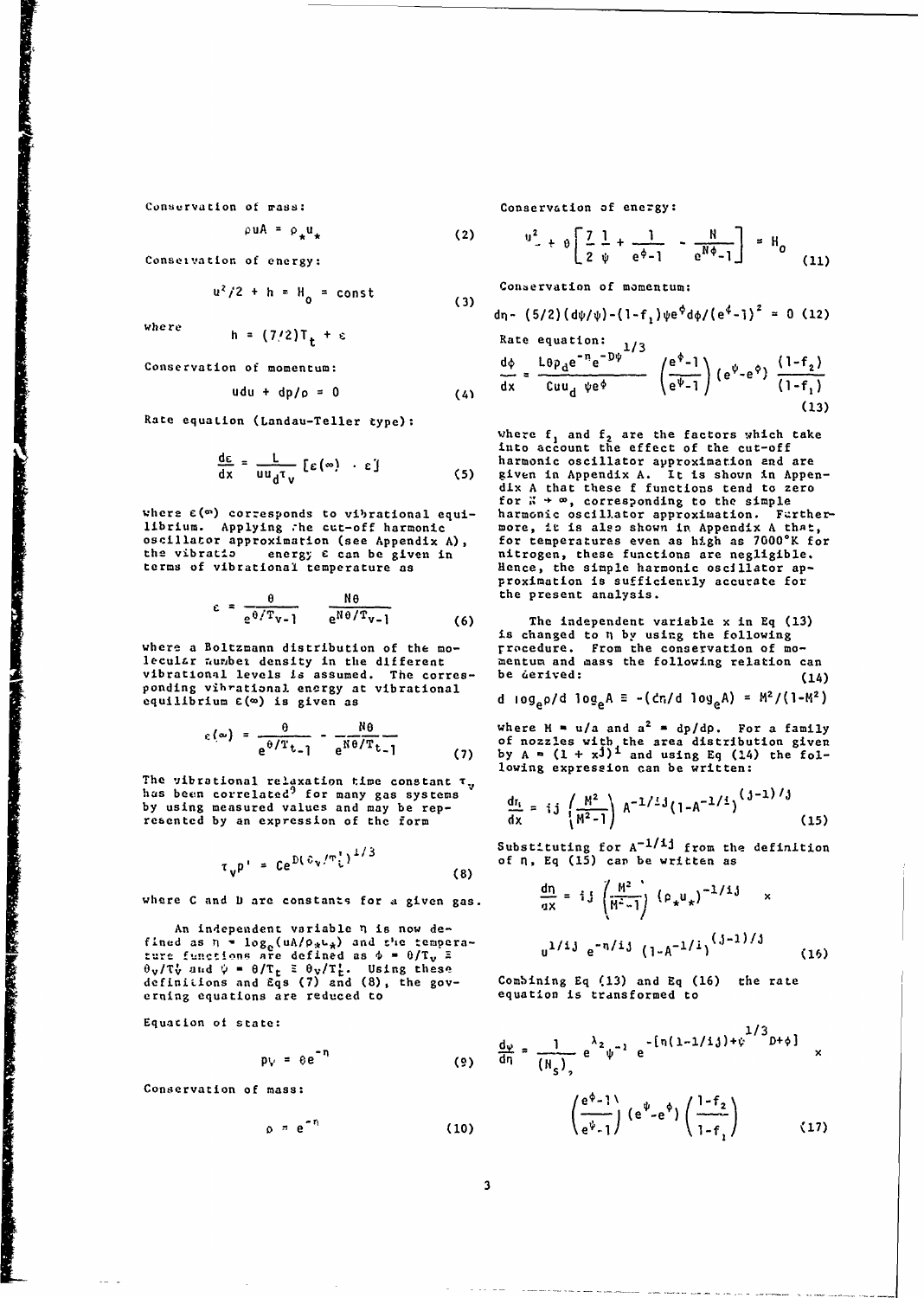$$
\lambda_2 = \log_e \left[ (\rho_\star u_\alpha)^{1/13} \text{ } L \rho_\text{d} u_\text{d} \theta / \text{if} \right]
$$

and

$$
(N_S)_2 = \left(\frac{M^2}{M^2-1}\right) (1-A^{-1/3})^{(3-1)/3} u^{(1+1/13)}
$$

equations, Eqs (12) and (17), for two un- tum equation (Eq (12)) can be integrated<br>knowns ψ and φ with n as the independent and given as variable. Once  $\psi$  and  $\phi$  are determined by solving Eqs (12) and **(17),** the other un knowns,  $\overline{p}$ ,  $\rho$  and **u** are obtained from the other governing equations which are simple<br>algebraic equations.

rate equatien in the form shown in **Eq (17)** Appendix A. Equation (20) is the expresis to combine all the parameters of the sion for the change in entropy in an equi-<br>problem inτo a single parameter λ,. How- librium flow.<sup>10</sup> This equation also shows problem into a single parameter  $\lambda_2$ . How-<br>ever, Eq (17) also contains the additional that entropy is conserved. The expression<br>parameters D and ij. The parameter D is for entropy in this case can be given as **a** constant for a given gas and this means<br>separate solutions have to be obtained for  $\zeta = (S'/R) = n - (5/2)$  log  $\psi$ . each kind of gas. The parameter ij is the **000 000 1000** nozzle shape parameter and a given value of ij covers a family of nozzle shapes; its value is 2.0 for nozzle shapes of practical interest, namely conical (i **-** 2, j **- 1)** and hyperbolic (i **- 1, j -** 2) shapes. Equation where Sr **=** S /R and is the reference en- **(17)** also contains a rather undesirable tropy. **The** equilibrium flow solution can term  $(\aleph_5)_2$  which is a function of the flow quantities in the nozzle and is not a conquantities in the nozzle and is not a con- dependent variable and **So** as the parameter. stant. In this respect this term may be It is worth noting that the liniting solucalled a nonsimilar functiun. The proper- txons do not depend on the nozzle geometry. ties of **(N.)** and a method of including the effect of (N<sub>S</sub>)<sub>2</sub> into the solutions of<br>similer Eqs (12) and (17) are discussed in IV. NONEQUILIBRIUM SOLUTIONS one of the following sections. In addition to specifying **X2, D** and ij, the initial Initial Values values of  $\psi$ ,  $\phi$ , for a given value of n, have to be specified for the solutions of To obtain acnequilibrium solutions, a Eqs (12) and (17). The specification of set of initial flow quantities  $\psi$ ,  $\phi$  and  $\eta$ these initial values will be facilitated **by** have to be specified before solving the the limaiting solutions, nately the frozen similat goveriting **Eqs** (12) and **(17). If**

d $\phi$ /dn + 0 follows from the rate equation **D** ard ij. However, in almost all practical<br>and hence the trivial solution  $\phi$  = constant. situations of nozzle flows, the flow starts and hence the trivial solution  $\phi =$  constant. situations of nozzle flows, the flow starts are starts in the solution of the generalized momentum equation (Eq (12)) in the nozzle reservoir with equilibrium The generalized momentum equation (Eq (12))

$$
d\eta - (5/2)(d\psi/\psi) = 0 \qquad (18)
$$

This equation can be integrated and given

$$
\rho = (\text{const})(7)^{5/2} \equiv (\text{const})T^{[1/(\gamma-1)]}(19)_{4}
$$

where for **y = 7/5.** Equation (19) **is** the familiar isentropic relation for a perfect gas.

### Equilibrium Flow Solution

This limiting case is achieved when the **-A<sup>-17</sup>) i u**<sup>1+171</sup>*u* vibrational relaxation time τ<sub>V</sub> is very short and rhis happens if  $\lambda$ <sub>2</sub> + ∞. With this situation the condition of  $\phi = \psi$  can The problem under consideration has be inferred from *fne rate equation* (Eq<br>been reduced to solving two differential (17)). With  $\phi = \psi$ , the generalized mom  $b = \sqrt{17}$ . With  $\phi = \psi$ , the generalized momen-<br>tum equation (Eq (12)) can be integrated

n - (5/2) 
$$
log_e \psi - log_e(1 - e^{-\psi}) +
$$
  
\n $\psi/(e^{\psi} - 1) + f_3 = const$  (20)

Character of Similar Equations  $\blacksquare$  where the function  $f_3$  is a term associated with the cut-off harmonic oscillator ap-The main motivation in expressing the proximation and is negligible as shown in for entropy in this case can be given as

$$
S_0 = (S_0^t/R) = n - (5/2) \log_e \psi
$$
  

$$
\log_e(1 - e^{-\psi}) + \frac{\psi}{e^{\psi} - 1} + f_3 + S_r
$$
 (21)

set of initial flow quantities  $\psi$ ,  $\phi$  and n and equilibrium solutions, the flow starts with frozen initial conditions it is known to remain in the fro-<br>zen sta·e. Hence, the solution is obtained III. LIMITING SOLUTIONS from the simple algebraic equations corresponding to the frozen flow case. If rhe Frozen rlow Solution **flow starts with an initial state which is** in norequilibrium, the similar governing Tils limiting case is achieved when the equations (Eqs (12) and **(17))** have to be This limiting case is achieved when the equations (Eqs (12) and (17)) have to be vibrational relaxation time  $\tau_v$  is very solved using the specified initial values large and this happens if  $\lambda_2 \rightarrow -\infty$ . Then of  $\psi$ ,  $\$ simplifier to **conditions and remains in near-equilibrium**<br>up to the nozzle throat.<sup>1,8</sup> This will become evident when the variation of  $(N_s)$ , along the nozzle axis is discussed in the<br>following section. Therefore, in the as present analysis the flow is assumed to be in an equil<sup>th</sup>rium condition up to the<br> *p contribition* 4 \* *ψ*<br> *p* (constraint) **(1)** (y-1)] (constraint in this case the function  $\phi$  \* *ψ*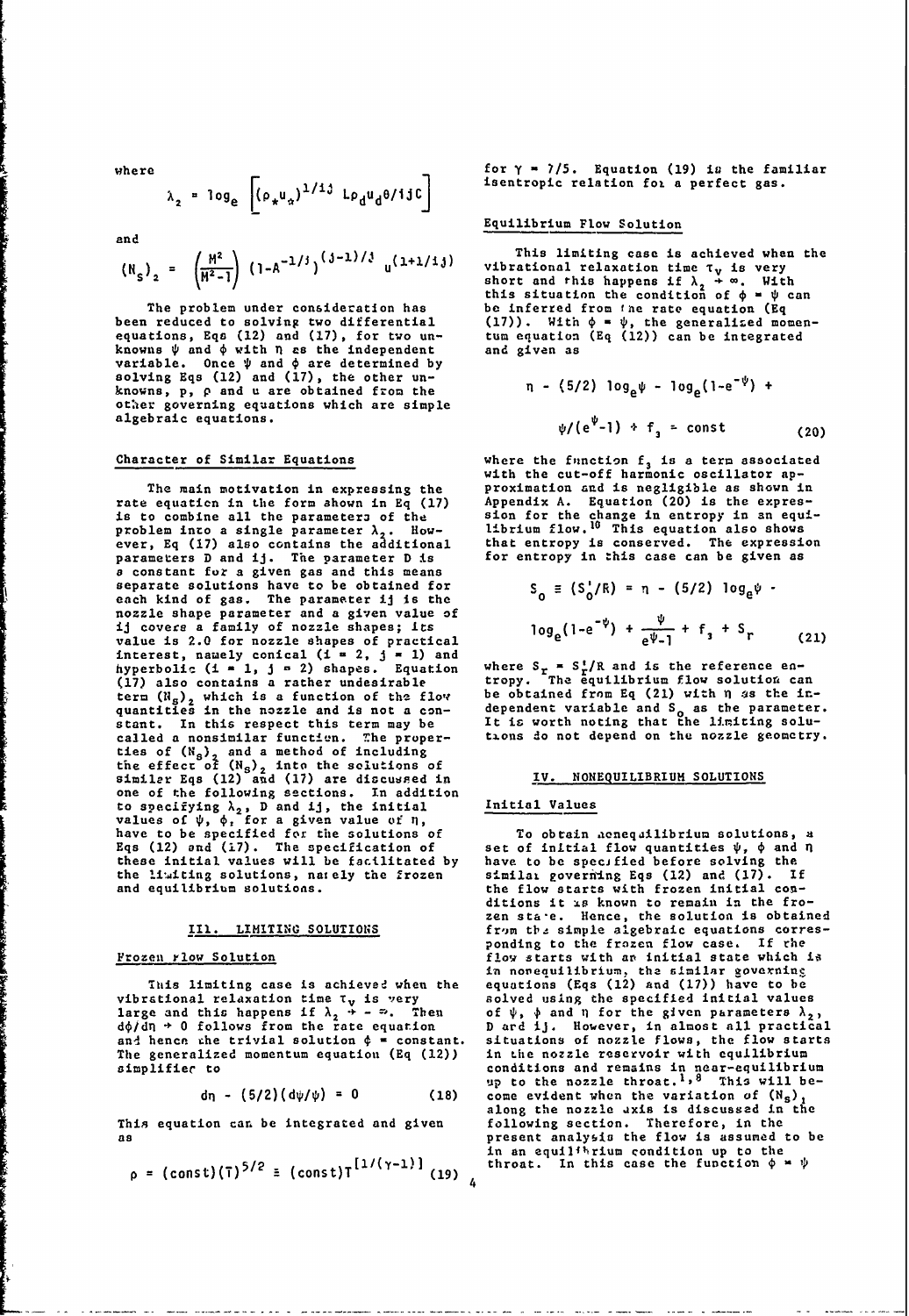and the initial value of  $\psi$  can be obtained reservoir conditions. It was observed from the equilibrium solution  $(Eq (21))$  for from a number of nozzle computations that<br>
yaluss of n and  $S_o$ . In this rather in-<br>
the velocity, when nondimensionalized with<br>
direct way the entropy  $S_o$  also appears as a a v values **of** n and **So .** in this rather **in-** the velocity, when nondimensionalized with Oirect way the entropy **So** also appears **as** a a velocity of **u' - (p /p ,)I,** does not Saramoter in the nonequilibrium solutions, change very much for different reservoir tt is noted that this behavior io very aim- conditions. Therefore, the expression for Let to that of the dissociational non-<br>  $\left(N_B\right)_2$  is rewritten as equilibrium case. <sup>8</sup>

For a given gas (D constant) and a fam-**Solution** is a shapes (ij constant) the arameters  $\lambda_2$  and  $S_0$  have to be specified for the nonequilibrium solutions. However,  $/ U_{\alpha}^{\dagger}$ this two parametric dependence can be re-<br>duced to a single one by the following transformation. A new variable  $\xi$  is defined as  $\xi = (S_3 - n)$ . Then Eq (21), which where u,  $\alpha$  (u'/u'). The constant term

$$
\xi = \frac{\psi}{e^{\psi} - 1} - \log_e \left[ \psi^{5/2} (1 - e^{-\psi}) \right] + f_3 + S_r
$$
\n(22)

Thus, the equilibrium solutions may be representad by a single universal curve show- **S** ing the variation of  $\psi$  with the independent **(26)** (26) variable **C.** The governing similar equa-tions **(Eq** (12) and **(17))** for the nonequi- and  $\frac{1}{\ln 2}$  and  $\frac{1}{\ln 7}$  for the nonequi-<br> $\frac{1}{\ln 7}$  (1+1/ij)

$$
(5/2) d(\log_e \psi) * d\xi + \psi [e^{\phi} / (e^{\phi} - 1)^2] d\phi (1 - f_1) = 0
$$
\n(27)

 $\overline{a}$ 

$$
\frac{d\phi}{d\xi} = \frac{1}{\left(R_{\mathsf{S}}\right)_2} e^{\chi_2} \psi^{-1} e^{\left\{(1-1/1\right)\xi - D\psi^{-1/3} - \phi\right]} \times \qquad \qquad \chi_1 = \left[\lambda_1 - (1-1/i)\right] \cdot \mathsf{S}_0 \cdot \mathsf{S}_0 \cdot \mathsf{S}_0 \cdot \mathsf{S}_0 \cdot \mathsf{S}_0 \cdot \mathsf{S}_0 \cdot \mathsf{S}_0 \cdot \mathsf{S}_0 \cdot \mathsf{S}_0 \cdot \mathsf{S}_0 \cdot \mathsf{S}_0 \cdot \mathsf{S}_0 \cdot \mathsf{S}_0 \cdot \mathsf{S}_0 \cdot \mathsf{S}_0 \cdot \mathsf{S}_0 \cdot \mathsf{S}_0 \cdot \mathsf{S}_0 \cdot \mathsf{S}_0 \cdot \mathsf{S}_0 \cdot \mathsf{S}_0 \cdot \mathsf{S}_0 \cdot \mathsf{S}_0 \cdot \mathsf{S}_0 \cdot \mathsf{S}_0 \cdot \mathsf{S}_0 \cdot \mathsf{S}_0 \cdot \mathsf{S}_0 \cdot \mathsf{S}_0 \cdot \mathsf{S}_0 \cdot \mathsf{S}_0 \cdot \mathsf{S}_0 \cdot \mathsf{S}_0 \cdot \mathsf{S}_0 \cdot \mathsf{S}_0 \cdot \mathsf{S}_0 \cdot \mathsf{S}_0 \cdot \mathsf{S}_0 \cdot \mathsf{S}_0 \cdot \mathsf{S}_0 \cdot \mathsf{S}_0 \cdot \mathsf{S}_0 \cdot \mathsf{S}_0 \cdot \mathsf{S}_0 \cdot \mathsf{S}_0 \cdot \mathsf{S}_0 \cdot \mathsf{S}_0 \cdot \mathsf{S}_0 \cdot \mathsf{S}_0 \cdot \mathsf{S}_0 \cdot \mathsf{S}_0 \cdot \mathsf{S}_0 \cdot \mathsf{S}_0 \cdot \mathsf{S}_0 \cdot \mathsf{S}_0 \cdot \mathsf{S}_0 \cdot \mathsf{S}_0 \cdot \mathsf{S}_0 \cdot \mathsf{S}_0 \cdot \mathsf{S}_0 \cdot \mathsf{S}_0 \cdot \mathsf{S}_0 \cdot \mathsf{S}_0 \cdot \mathsf{S}_0 \cdot \mathsf{S}_0 \cdot \mathsf{S}_0 \cdot \mathsf{S}_0 \cdot \mathsf{S}_0 \cdot \mathsf{S}_0 \cdot \mathsf{S}_0 \cdot \mathsf{S}_0 \cdot \mathsf{S}_0 \cdot \mathsf{S}_0 \
$$

$$
\chi_2 = [\lambda_2 - (1-1/i)S_0]
$$

a single parameter  $\chi$  for a given gas and<br>for a family of nozzle shapes. The initial values for the nonequilibrium solutions can **be** easily obtained from **Eq** (22) for equilibrium starting conditions. The parameter librium starting conditions. The parameter<br>  $\chi_2$  contains the effects of the vibrational<br>relaxation time constant T<sub>v</sub>, the rezervoir<br>conditions and the no<sub>\*</sub>zle shape. The nonsimilar function  $(N_R)$ , has to be taken into account in urder to obtain an exact non- equilibrium solution fron Eqs **(23)** and (24). **3** The properties of **(N.),** and a mathod of its **(,),** correlation are discussed in the following **section.** 2\_

### Nonsimilar Function Ns **1.**

The function (N.). given in **Eq** (24) is **- 1 \_. \_\_, \_,** a function of H, u and A. Lence, it will **1 0** 2 **30 40 60 V 0 O 0** have different values for different res- **Ai4** ervoir conditions and it also varies along the nozzle axis. The velocity **u** in the **the subset of the serve of the serve of the serve of the servest of the servest of the servest of the servest of the servest of the servest of the servest of the servest alized by** 

$$
\left(\aleph_{S}\right)_{2} = \left(\frac{\aleph^{2}}{\aleph^{2}-1}\right) \left(1-\aleph^{-1/1}\right)^{\left(\frac{1}{3}-1\right)/j} u_{1}^{(1+1/1j)} \times \left(\frac{u_{0}^{j}}{u_{d}}\right)^{\left(1+1/1j\right)}
$$
\n(25)

gives the equilibrium solutions, reduces to  $\frac{1}{u}$ ,  $\frac{1}{u}$ ,  $\frac{1}{u}$ ,  $\frac{1}{u}$   $\frac{1}{u}$   $\frac{1}{u}$   $\frac{1}{u}$   $\frac{1}{u}$   $\frac{1}{u}$   $\frac{1}{u}$   $\frac{1}{u}$   $\frac{1}{u}$   $\frac{1}{u}$   $\frac{1}{u}$   $\frac{1}{u}$   $\frac{1}{u}$   $\frac{1}{u}$   $\frac{$ **50**  $\frac{1}{2}$  in the expression for  $\lambda_2$  in Eq (17) and the remaining terms can be taken as the nonsimilar function  $(N_g)$ , namely:

$$
\left(\aleph_{S}\right)_{1} = \left(\frac{\aleph^{2}}{\aleph^{2}-1}\right) \left(1-\triangle^{-1/1}\right)^{\left(\frac{1}{3}-1\right)/j} u_{1}^{(1+1/1j)}
$$
\n(26)

5

$$
\lambda_1 = \lambda_2 + \log_e(u_d/u_0')^{(1+1/2)} \tag{27}
$$

Then the parameter  $X_2$  defined in Eq (26) becomes

$$
x_1 = [\lambda_1 - (1-1/ij)S_0]
$$
 (28)

By letting  $t = 1.0$  and  $f = 2.0$  (corresponding to the hyperbolic nozzle case) Eq (26) **(e0-e 4 ---**2is **'** rewritten as:

where 
$$
(e^{iz_1}/(1-i_1)
$$
  $(24)$   $(h_s)_1 = \pm \left(\frac{H^2}{H^2-1}\right) (1-A^{-1}) u_1^{3/2}$  (29)

X= - (l'1/ij)S0 ) A typical variation of **(N3 )1** with area **2 2** ratio is shown in Fig **1.** It is noted that moving upstream from the nozzle throat, The nonequilibrium solutions depend on  $(N_g)$  rapidly tends to zero since H and **u**, ingle parameter  $\chi$  for a given gas and both  $\div$  0. At the geometric throat the rate a family of nozzle shapes. The initial of change o

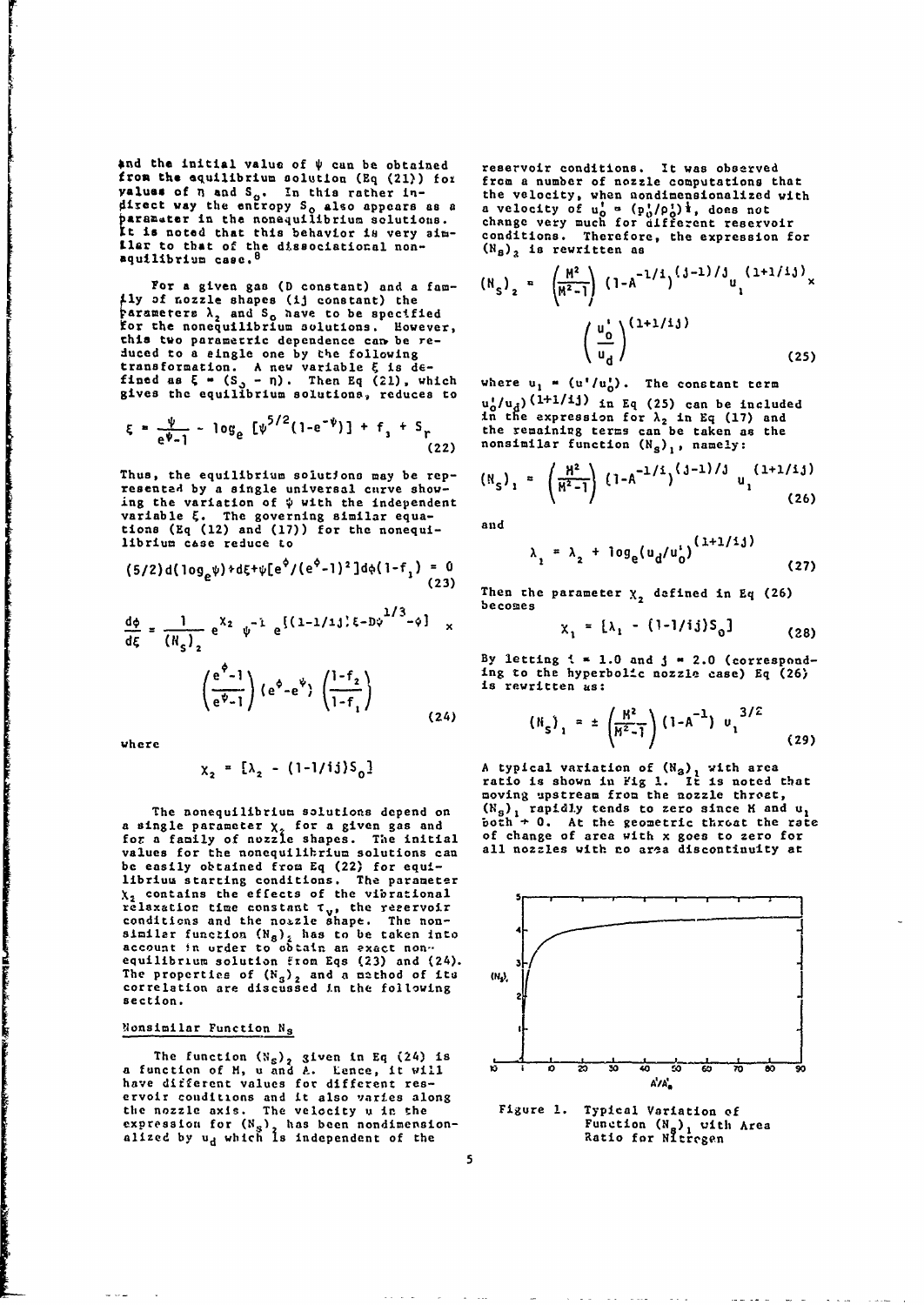the throat. Therefore,  $(N_g)$ , has an in-<br>determinate form since **H** also becomes unity, below determinate form since H also becomes unity, below **XAHOWEVERS** well also be shown that it tends to a 6.0 million definite limit at the throat. To obtain **H** a  $(H + f_0)$  **[p**]  $\frac{1}{2}$  **[P**]  $\frac{1}{2}$  **[P**]  $\frac{1}{2}$  **[P**]  $\frac{1}{2}$  **[P**]  $\frac{1}{2}$  **[P**]  $\frac{1}{2}$  **[P**]  $\frac{1}{2}$  **[P**]  $\frac{1}{2}$  **[P**]  $\frac{1}{2}$  **[P**]  $\frac{1}{2}$  **[P**] this limit, the complete expression for (dn/dx) given below must be considered.

**P**

$$
\frac{d\tau_1}{dx} = \frac{1}{A} \frac{dA}{dx} \left( \frac{H^2}{H^2 - 1} \right)
$$
 (30)

throat (for example at the juncture of two the values for different reservoir con- conical nozzles) the rate of change of area ditioae correlate very well and can be has a finite value and (dn/dx) tends to in- represented **by** a mean curve as shown **by** the finity at the throat. However, nozzles dotted line in Fig 3. The maximum dis-<br>used in practice generally have no area dis- crepancy of the actual values from the mean used in practice generally have no area dis-<br>continuity at the throat so that the func-<br>continuity at the throat so that the func-<br>tion  $(N_a)$ , is expected to behave as shown curve can be also represented by a simple<br>in Fi itive even for H **< 1.0** in the upstream portion of the nozzle since  $dA/dx$  is negative and hence the negative sign in Eq **(29)** applies to the upstream portion from the nozzle throat.  $for$ 

Vibrational nonequilibrium nozzle flow quantities,startlng at the nozzle throat, and were computed for nitrogen for a number of **NS = 0.37** for **(g\*/&) > 2.0** reservoir conditions **by** using the computer program of Rcf **11.** The **4** values were also The **N.** values were alzo computLd with program of Ref 11. The  $\xi$  values were also The  $N_s$  values were also computed with<br>computed using the equation  $\xi = (S_0 - \eta) = \frac{1}{2}$  different hyperbolic nozzle shapes (L =  $(S_0 + \log_e \rho)$ . The reservoir entropy was 0.5 to nitrogen which makes the entropy values the sane as those computed in Ref 12. The (N<sub>S</sub>), values were also computed for several reservoir conditions, using **Eq (<sup>2</sup> <sup>6</sup> ),** and are **eluded** in the **1X \*x <sup>1</sup> ression so** that **its** plotted in Fig 2 with **(C,g)** as the varn- effect is properly taken into account. able. Although all the curves correlate After including the mass flow factor, the fairly wall immediately downstream of the final expressions for **N<sub>s</sub>, A** and X are. nozzle throat, a significant temperature effect shows up for  $\bar{t}_4/\bar{t}$  values greater  $A_4$   $A_3$   $A_1$   $A_2$  **A**  $A_3$  **A**  $A_4$  **A**  $A_5$ than about 1.2. In an effort to obtain a  $\mathcal{U} = \left(\frac{H^2}{H^2}\right) \left(1-A^{-1/2}\right)$ than about 1.2. In an effort to obtain a<br>better correlation the following approach<br>was taken. In the mass flow correlation analysis (Appendix B) it is noticed that the nondimensional mass flow  $(\rho_{\star}^1 u_{\star}^1 / \rho_0^1 u_0^1)$  is  $(1+1/13) \big\{ \rho_{\star}^1 u_{\star}^1 \big\}$ . also slightly temperature dependent. There- **U<sub>1</sub>** [ *l***<sub>1</sub>,** *l***<sub>1</sub>,** *l***<sub>1</sub>,** *l***<sub>1</sub>,** *l***<sub>1</sub>,** *l***<sub>1</sub>,** *l***<sub>1</sub>,** *l***<sub>1</sub>,** *l***<sub>1</sub>,** *l***<sub>1</sub>,** *l***<sub>1</sub>,** *l***<sub>1</sub>,** *l***<sub>1</sub>,** *l***<sub>1</sub>,** *l***<sub>1</sub>,** *l***<sub>1</sub>,** *l***<sub>1</sub>,** *l***<sub>1</sub>,** *l***<sub>1</sub>,** *l***<sub>1</sub>,** *l***<sub>1</sub>,** fore, the  $(N_S)$ <sup>1</sup> values were multiplied by



$$
R_{s} = (R_{s})_{1} [\rho_{s}^{'} u_{s}^{'} / \rho_{0}^{'} u_{0}^{'}]^{3.0}
$$
 (31)

where the exponent **6.0** was determined **by**  $\frac{d\eta}{d\alpha} = \frac{1}{A} \frac{dA}{dx} \left( \frac{H^2}{H^2 - 1} \right)$  equating the  $\frac{1}{B}$  values corresponding to the<br>dx  $\frac{1}{A} \frac{dX}{dx} \left( \frac{H^2}{H^2 - 1} \right)$  (30) in Fig 2. The N<sub>a</sub> values computed from **Eq (31)** are shown in **Fig 3** for the same **If** an area discontinuity exists at the reservoir conditions used in Fig 2. **All**

$$
R_{s} = 0.37 - 0.32 (2.0 - \xi_{\star}/\xi)^{0.0}
$$
 (32)

**6**

 $1 < (\xi_1/\xi) < 2.0$ 

to 3) shapes. It was found that the dif-<br>ferences in the N<sub>s</sub> values were within the accuracy of the correlation shown in Fig 3.<br>The factor  $\left[\rho_{\mu\nu}^{11}/\rho_0 u_0^{11}\right]^{6.0}$  was also in-<br>cluded in the  $\lambda_1$  expression so that its

$$
i_{s} = \left(\frac{H^{2}}{H^{2}-1}\right) \left(1-A^{-1/1}\right)^{(j-1)/3} \times
$$
  

$$
u_{1}^{(1+1/1) \left[\frac{\rho_{*}^{j} u_{*}^{j}}{\rho_{0}^{j} u_{0}^{j}}\right]^{j+0}}
$$
(33)



Figure 2. Variation of Function<br>
(N<sub>S</sub>)<sub>1</sub> with the Parameter<br>
(E<sub>R</sub>/E) for Nitrogen<br>
(E<sub>R</sub>/E) for Nitrogen<br>
(E<sub>R</sub>/E) for Nitrogen **(Hs)1** with the Parameter **N.** with the Paramieter (&\*IF,) for Nitrogen **(&,/0** for Nitrogen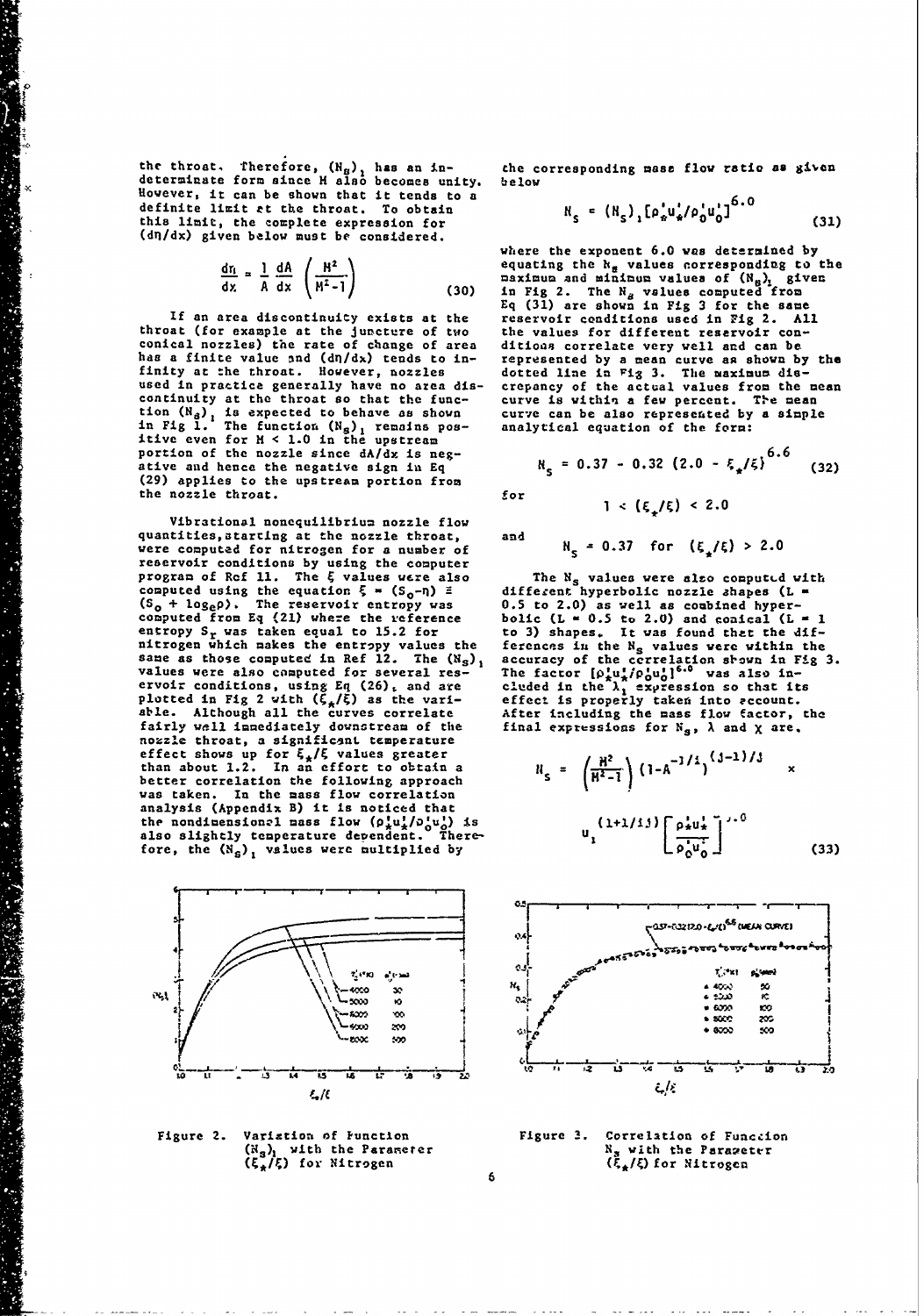$$
\lambda = \log_{\rho} \left[ \frac{\text{Log}_{d} \theta_{d} \theta}{\text{log}_{d} \epsilon} \left( \frac{\rho_{\star}^{1} u_{\star}^{1}}{\rho_{d} u_{d}} \right)^{1/13} \right] \times \text{Log}_{\text{EQULISCHUM-SOL}}
$$

$$
\left(\frac{u_d}{u_0^*}\right)^{-1+1/1,j} \left(\frac{\rho_+^* u_+^*}{\rho_0^* u_0^*}\right)^{6.0}
$$
\n(34)

**<sup>4</sup>5 C ID 12 14 16 aS 22 24** Discussion of Nonequilibrium Solutions

The two similar governing equations<br>(23) and (24) with N<sub>r</sub> aiven by Fe (32) Figure 5. Similar Selutions for **(Eqs** (23) and (24) with **Ns** given **by Eq (32)** Vibrational Nonequilibrium were solved **by** a fourth-order Runge-Kutta technique with ij  $\sim$  2.0 and D = 14.7 which its interval and  $N = 14.7$ values of  $\psi$  and  $\phi$  vere obtained for a given<br>  $\xi$  from the equilibrium solution  $(\psi \mod n)$ <br>
given by Eq (22). The reference entropy  $S_r$ <br>
in Eq (22) was taken equal to 15.2. The<br>
factors  $f_1$ ,  $f_3$ , and  $f_3$  are al selected in such a way that the solution of experimental value<br>selected in such a way that the solution<br>alusus state way that the solution are ver, D can have slightly different values always starts with equilibrium conditions.<br>The equilibrium solution obtained from the same gas over different ranges of sented by a single universal curve since it<br>is independent of  $\chi$ , ij and D. Also, in<br>Fig 4 a typical sinilar nonequilibrium<br> $\frac{1}{2}$  4 a typical school and  $\chi$  it would be an easy matter to interpolate<br>solution in acc obtained from the computer program of Ref temperature functions on X only only the computer program of Ref tempe<br>11. The comparison is considered to be and the variation of depends on X only very good.<br>**very good.** three values of **D**, *is shown* in Fig. 8.

**<sup>A</sup>**series of solutions for different - <sup>r</sup> **'** values **of** X for nitrogen **D -** 14.7) are **EGJILI** M S T1 shown in Fig 5. The vibrational tempera-<br>ture function  $\phi$  is seen to follow the translational temperature function  $\psi$  very closely  $\downarrow x$   $\downarrow x$   $\downarrow \downarrow x$   $\downarrow \downarrow x$ for awhile, the extent of which depends on X. and then diverges rather suddenly and reaches a constant value: this corresponds to the freezing of the vibrational energy **1/** mode. The translational temperature



 $15 = 2.0$ 

**7**



from the correlation of experimental values over a certain temperature range.<sup>9</sup> How-The equilibrium solution obtained from temperatures. Therefore, similar solutions **Eq** (22) is shown in Fig 4 and is repre- were also computed with **D - 13.5** and **15.5** solution is compared with an exact solution **between** these solutions for singlets of the frozen vibrational<br>obtained from the computer program of Ref **from the from the frozen vibration** on **y** and w



Figure **6.** Similar Solutions for  $N$ itrogen Flow  $(D = 13.5)$ 

### V. **TEE** PARAMETERS **AND** X

It is shown in this analysis that the , -**4 , is** \_ **,6 1 \_ 0 \_ is \_ 19** \_nonequilibrium 0 **two general** parz-eters similar solutions depend on **4 and** X. In **order** to use the similar solutions presented in this report the parameters 4 and X should Figur 4. romparison **of Present Similar** be known in terms of the tnitial and bound-Comparison of Present Similar be known in terms of the initial and bound-<br>Solutions with an Exact ary values. Therefore, the functional de-<br>Solution  $(\chi = 4.4, D = 14.7,$  pendence of  $\xi$  and  $\chi$  are considered in this pendence of  $\xi$  and  $\chi$  are considered in this<br>section.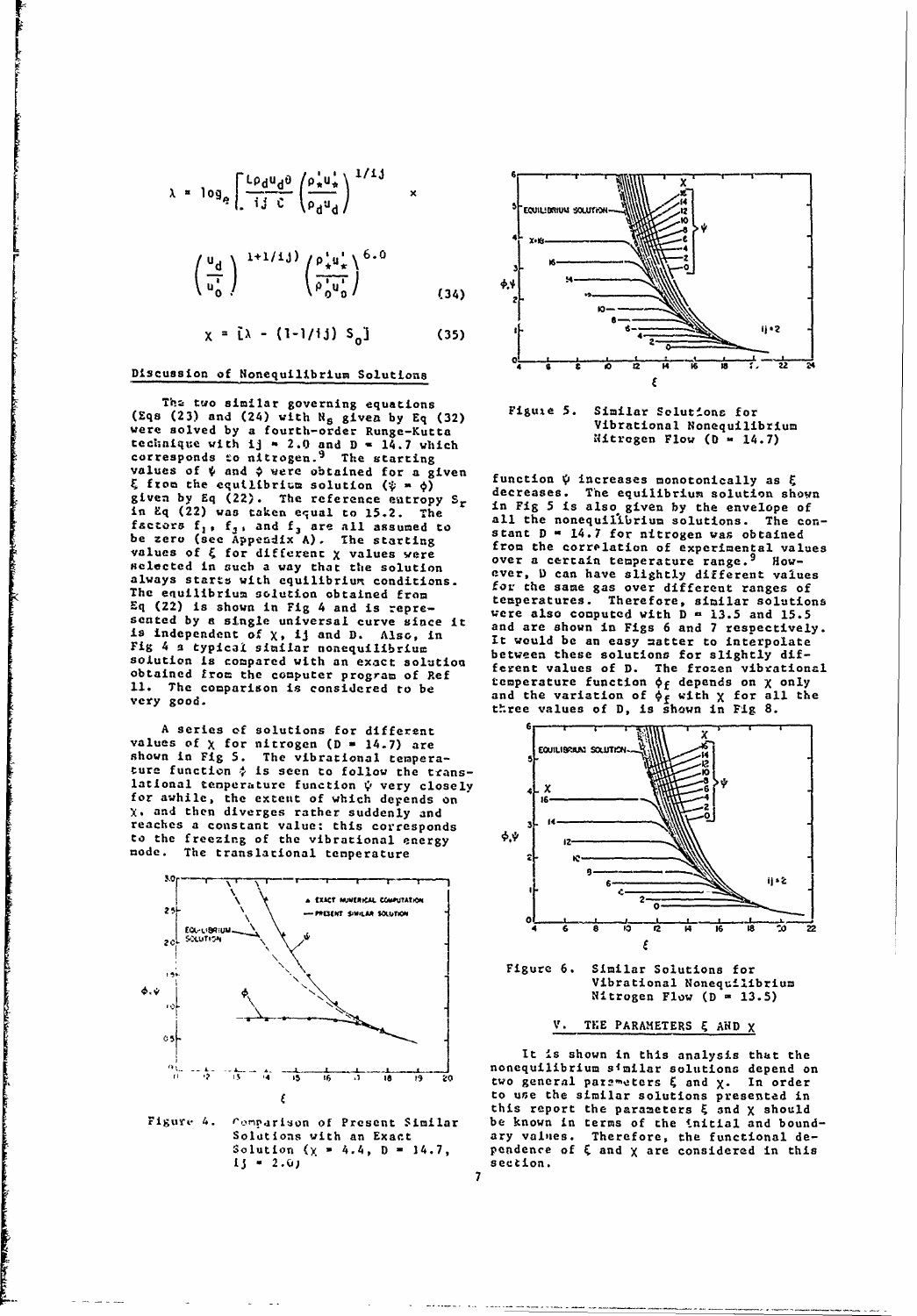

Similar Solutions for Figure 7. Vibrational Nonequilibrium Nitrogen Flow ( $D = 15.5$ )



Figure 8. Frozen Vibrational Temperature Function  $\phi_f$  with Similarity<br>Parameter  $\chi$  for Nitrogen

### Parameter  $\xi$

The parameter  $\xi$  is defined as

$$
\xi = S_0 - \log_e \left[ \frac{uA}{\rho_\star u_\star} \right] \tag{36}
$$

This parameter is not only a function of the reservoir and nozzle throat conditions but also a function of velocity, which is unknown. Therefore, the velocity ratio u'/u,<br>was computed for several sets of reservoir conditions and its variation with nozzle area ratio is shown in Fig 9. It is obscrved that this type of correlation still results in a significant amount of reservoir temperature effect which is similar to that noticed in the correlation of  $(N_s)$ , shown<br>in Fig 2. Therefore, esca velocity ratio was multiplied by the corresponding mass flow ratio and replotted in Fig 10. All the computed values now correlate very well and a mean curve can be arawn through the points as shown. This mean curve can be represented by a simple expression of the type



Figure 9. Velocity Ratio Variation with Area Ratio for Nitrogen



Figure 10. Velocity Function<br>Correlation with Area Ratio for Nitrogen

$$
\frac{u'}{u'_\star} = \frac{u}{u_\star} = \left(\frac{\rho_0 u_0'}{\rho_\star u_\star'}\right)^{k.0} \times
$$
  
[0.5 - 0.31(1 + log<sub>1</sub>, A)<sup>-2</sup>] (37)

The exponent 4.9 in Eq (37) was determined by using considerations similar to those used previously in the correlation of N<sub>s</sub>. By substituting for  $S_0$ ,  $u'/u$ , and  $\rho$ , from<br>Eqs (21), (37) and (B2), respectively, an<br>expression for  $\xi$ , after some algebraic manipulations, may be given as

$$
\xi = \frac{v_6}{e^{v_{0}} - 1} - \log_e \left\{ k_1^{-\frac{1}{4}} k_2^{-1} \psi_0^{-5/2} (1 - e^{-v_0}) \right\}
$$
  
 
$$
A[0.5 - 0.31(1 + \log_{10} A)^{-2}] + S_r
$$
 (38)

It is noted that  $\xi$  depends on only two parameters, namely, the area ratio A and the reservoir temperature function  $\dot{v}_0$ . The<br>parameter  $\xi$  does not depend on either the<br>reference density  $\rho_d$  or the reservoir den-<br>sity  $\rho_o'$ . The parameter  $\xi$  is now expressed The in terms of the initial and boundary values only and hence can be readily computed for any given concitions.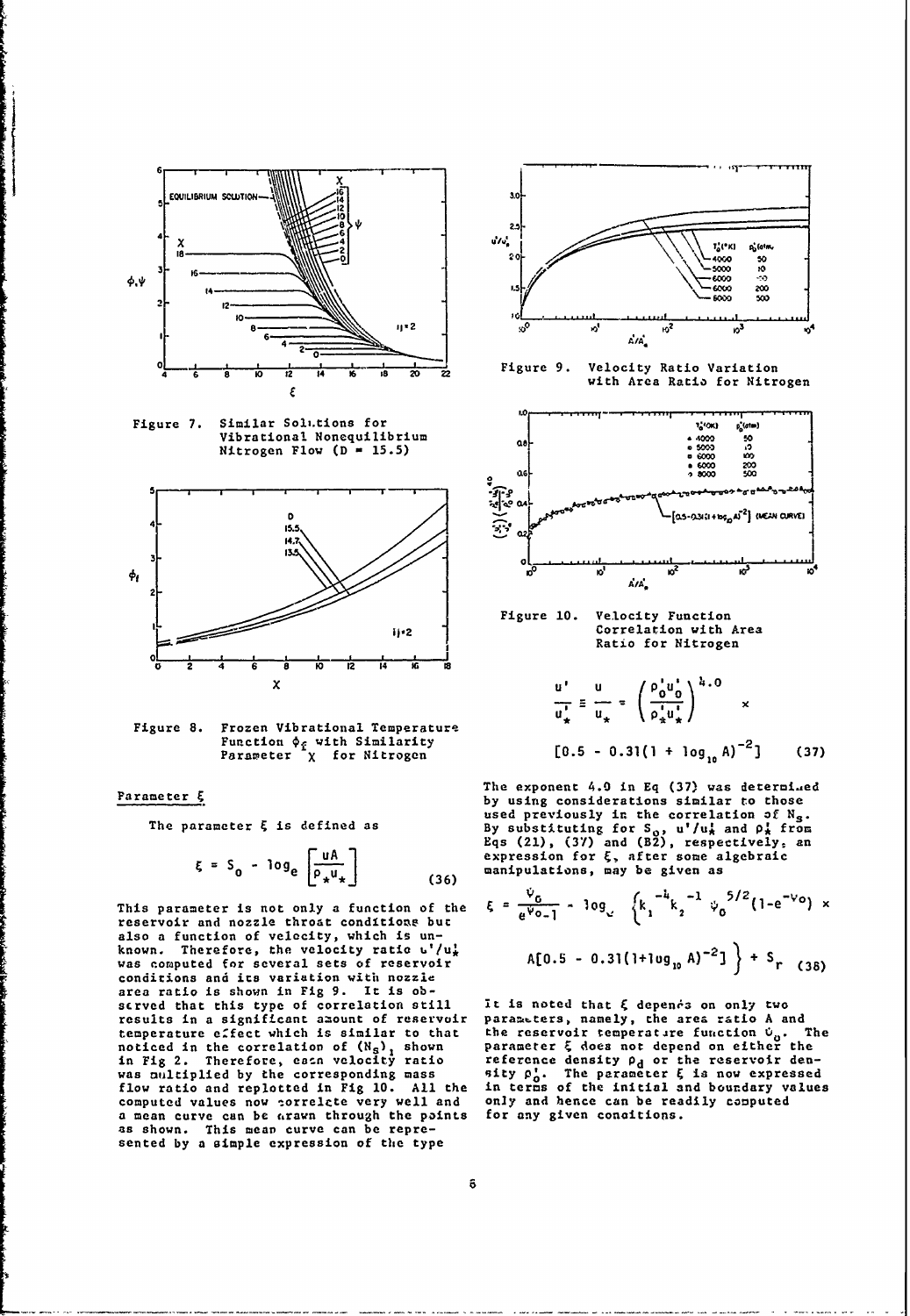ra de la componencia de la componencia de la componencia de la componencia de la componencia de la componencia<br>La componencia del componencia de la componencia de la componencia de la componencia de la componencia de la c

$$
\chi = \lambda - (1-1/i) S_0 \tag{39}
$$

in terms of  $p_0^1$  and  $\psi_0$  from the equation of region. state, the exprLssion for entropy **(Eq** (21)) **is shown as Range of the Applicability**

$$
S_0 = \log_e \left[ \frac{\rho_d R \theta_v \dot{\phi}_0^{-7/2}}{p_{c}^* m (1 - e^{-\dot{\phi}_0})} \right] + \frac{\dot{\phi}_0}{e^{\dot{\phi}_{0}} - 1} + S_r
$$
\n(40)

$$
\lambda = \log_e \left[ \frac{k_1^{(6+1/1,j)}}{ij \ c} \ \left( \frac{k \theta_y}{m} \right)^{(1/2-1/1j)} \right] \times
$$

$$
p_0^{1/1/j} \psi_0^{(1/2+1/j)} L_{p_d}^{(1-1/j)} \Bigg|_{(41)}
$$

٦

given in Appendix B has been used to elim-<br>inate the mass flow term in  $\lambda$ . With Eqs

$$
\chi \approx \log_e \left[ k_i \frac{(6+1/i)}{R\theta_V} \right)^{1/2} \left( \frac{p_o}{C} \right) L\psi_0 \qquad (4-2.5/i, j) \qquad \text{value of } \psi; \text{ these maximum } \psi \text{ values are a given function.}
$$
\n
$$
\chi \approx \log_e \left[ k_i \frac{(6+1/i)}{R\theta_V} \right]^{1/2} \left( \frac{p_o}{C} \right) L\psi_0 \qquad \text{values at the point of the point of the point.}
$$
\n
$$
\chi \approx \log_e \left( k_i \frac{1}{R\theta_V} \right)^{1/2} \left( \frac{p_o}{C} \right) L\psi_0 \qquad \text{values at the point of the point of the point.}
$$
\n
$$
\chi \approx \log_e \left( k_i \frac{1}{R\theta_V} \right)^{1/2} \left( \frac{p_o}{C} \right) L\psi_0 \qquad \text{values at the point of the point of the point.}
$$
\n
$$
\chi \approx \log_e \left( k_i \frac{1}{R\theta_V} \right)^{1/2} \left( \frac{p_o}{C} \right) L\psi_0 \qquad \text{values at the point of the point of the point.}
$$
\n
$$
\chi \approx \log_e \left( k_i \frac{1}{R\theta_V} \right)^{1/2} \left( \frac{p_o}{C} \right) L\psi_0 \qquad \text{values at the point of the point of the point.}
$$
\n
$$
\chi \approx \log_e \left( k_i \frac{1}{R\theta_V} \right)^{1/2} \left( \frac{p_o}{C} \right) L\psi_0 \qquad \text{values at the point of the point of the point.}
$$
\n
$$
\chi \approx \log_e \left( k_i \frac{1}{R\theta_V} \right)^{1/2} \left( \frac{p_o}{C} \right) L\psi_0 \qquad \text{values at the point of the point of the point.}
$$
\n
$$
\chi \approx \log_e \left( k_i \frac{1}{R\theta_V} \right)^{1/2} \left( \frac{p_o}{C} \right) L\psi_0 \qquad \text{values at the point of the point of the point.}
$$
\n
$$
\chi \approx \log_e \left( k_i \frac{1}{R\theta_V} \right)^{1/2} \left( \frac{p_o}{C} \right) L\psi_0 \q
$$

It is noted that the terms  $(R\theta_{\text{v}}/m)^{\frac{1}{4}}$ , L and c will be in the nonequilibrium state and the C/p<sub>o</sub> have the dimensions of velocity, length and time, respectively.  $\psi_0$  and S<sub>r</sub> are non-<br>dimensional numbers. If  $p_0$  is measured in atmospheres then the **C** units will be atm- **OFOJ**  $s$ <sup>ec</sup>. The parameter  $\lambda$  is independent of  $\lambda$ . For a given gas  $\chi$  depends on only  $p_0^1$ , L and  $\chi$  **START (O-M22)** (START (O-M32)  $\psi_0$  since  $\theta_v$ , **C** and S<sub>r</sub> are all constan, .<br>The function;  $\phi$  ard  $\psi$  as well as the gen-  $\theta$  3k.0 eral parameters  $\frac{2}{3}$  and  $\chi$  do not depend on<br>any of the reference values that are used<br>for nondimensionalizing the coverning equation for nondimensionalizing the governing equator noncimensiumalizing the general can be a *g* chosen arbitrarily.<br>
chosen arbitrarily.

In Ref 6 the parameter **p<sub>o</sub>l was used as** o a correlating parameter. Also, in Ref 7 a parameter (pl  $\varphi_a^1$ /C) was deduced by non-<br>parameter (pl  $\varphi_a^1$ /C) was deduced by nondimensionalizing the sudden freezing cri-<br> **41 a**  $\overline{G}$  **c4 c5 0.6 a7 0.8 0.9 10 11 12** teria with reservoir values. These two parameters can **be** deduced from the present general parameter **X.** To obtain the parameter **pL** the entire effect of **go** has to be Figure **11.** Range of Applicability neglected. The other parameter can be ob- of the Parameter X (ij **-** 2.0, tained from X by neglecting **a** portion of **C - 1.715** x 10-11 atmsec., the effect of **yo.** This neglect **of** the **io p,** in atm., L in cm)

Parameter  $\chi$  effect is the reason why the frozen vi-**brational temperature presented in these**<br>The parameter x is defined as analyses<sup>6,7</sup> depends on the reservoir temperature in addition to the approximate parameters. Furthermore, these analyses predict only the approximate frozen vibrational temperature and do not provide Letting  $n_{\alpha}$  = log<sub>e</sub>(p<sub>a</sub>/p<sub>d</sub>) and expressing p' the flow quantities in the nonequilibrium

# Range of the Applicability<br>of the Parameter  $\chi$

The geaeral correlating parameter X, as  $S_{\alpha} = \log_{\alpha}$   $\frac{Q_{\alpha} + Q_{\alpha}}{Q_{\alpha}} + S_{\alpha}$  noted before, depends on  $p_{\alpha}$ , L and  $\psi_{\alpha}$  for a p<sup>i</sup>m (1-e<sup>-7</sup>0) e<sup>t</sup>o-1 **the set of the variation of p<sub>o</sub>L** with  $\Psi_0$ L jfor a constant X can be computed from (40) **Eq** (42) and is shown **in** Fig 11 for a number of X values with ij **-** 2.0. The variation The parameter **A** given in **Eq** (34) ccn be **of p,** (L *-* **1.0)** with **go** for a constant The parameter  $\lambda$  given in Eq (34) can be of  $\tilde{p}_0^s$  (L = 1.0) with  $\psi_0$  for a constant equilibrium mole fraction of 0.1 is also shown; this curve represents approximately the high temperature limit beyond which *dis* dissociation becomes appreciable and the<br>dissociation relaxation may heve to be con-**<sup>A</sup>=6o[ X** dissociation relaxation may have to bv con- **ge ij C** sidered in addition to the vibrational relaxation phenomenon. It can be inferred from Fig **11** that all **of** the practically feasible reservoir conditions (a maximum **Pressure of 100***'* atmospheres and a tempera-<br>ture range frou 2000<sup>°</sup>K to 8000<sup>°</sup>K) are co<sub>7</sub>ered **by** X values between **1** to **8,** which is where the mass flow correlation expression rather a narrew range  $\epsilon$  ) mpared to the range given in Appendix B has been used to elim- of  $\chi$  values presented in Fig 5. It is also observed in Fig 5 that the nonequilibrium Inate the mass flow term in A. Theory of Solution, for a given x, departs from the<br>(40) and (41), the parameter x reduces to sentative contribution of a contribution reviews equilibrium solution at a certain maximum r./ **-I25\*** value of **?P;** these maximum 'P values are also tions, which fall above this line, the<br>solutions start with equilibrium conditions and can be obtained from the present sim-**11ar solutions. For reservoir conditions which fall well below this line the flows** can be taken as completely frozen in the entire nozzle. In a narrow region just below the equilibrium limit line the flow<br>will be in the nonequilibrium state and the



**9**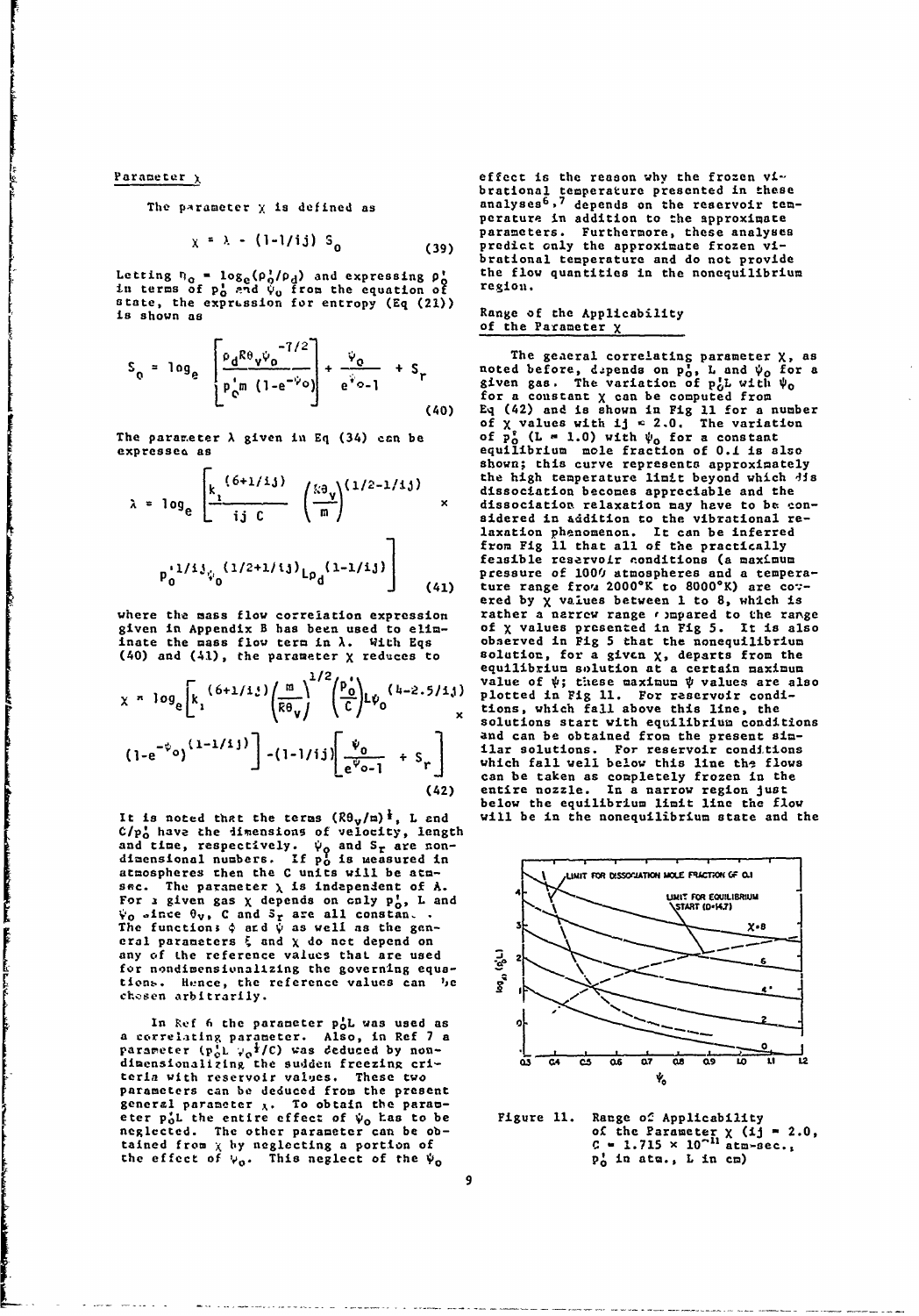Solutions have to be obtained **by** starting vibrationally excited through **an** Infinite values. Furthermore, the function N<sub>s</sub> up-<br>atream of the throat has to be also in-

given value of X, there **is** a range of **n** (hence **&\*)** values that could **be** used as the applying this approximstion is given **by** (hence  $\epsilon_{\star}$ ) values that could be used as the  $N = T_d/\theta_v$ .<br>initial starting values. The upper limit  $N = T_d/\theta_v$ .<br>is given by the equilibrium limit line in Fig 11 and the lower limit is given by the effect of the cut-off harmonic oscillator<br>dissociation limit as shown in Fig 11. For effect of the cut-off harmonic oscillator<br>example the range of  $\psi$  welluse is annoyed approxi eig is and the lower limit is given by the effect of the cut-off harmonic oscillator<br>dissociation limit as shown in Fig 11. For approximation are given below: imately **1.1** to **0.6** for **X - 8.0** and **C.65** to 0.45 for  $\chi$  **-** 4.0. Hence, for a given  $\chi$ , **Fig. 4**  $\chi$ , **Fig.**  $\chi$ , **Fig.**  $\chi$ the nonequilibrium solutions could be <br> **Exercise 1** started with any of a range of  $\xi_{\pm}$  values.  $\begin{bmatrix} 1 & 1 \\ 1 & 1 \end{bmatrix} \begin{bmatrix} 1 & 1 \\ 1 & 1 \end{bmatrix}$  (Al) This would result in slightly different **(Al)**  $e^{\gamma}(e^{n\gamma}-1)^{-}$  (Al) values of N<sub>s</sub> and, therefore, different nonequilibrium solutions for the same value of  $X$ . To examine this point more closely,<br>nonequilibrium solutions were obtaized for nonequilibrium solutions were obtained for  $\begin{bmatrix} 2 \end{bmatrix} \begin{bmatrix} (e^{\phi} - e^{\phi}) (e^{N\phi} - 1) (e^{N\phi} - 1) \end{bmatrix}$  (A2) value and it was found that, for the range of allowable starting values mentioned pre-<br> **viously, the differences in the nonequi**librium solutions varied only a few percent **3 1**  $^{10}$   $^{3}$  **e**  $^{10}$   $^{3}$   $^{10}$   $^{20}$   $^{10}$   $^{21}$   $^{21}$   $^{21}$ and this error is within the accuracy of the correlation of **Na** shown in Fig **3.**

Baued on the present analysis the fol-<br>lowing conclusions are reached:

equilibrium nozzle flov problems can be can be obtained **by** s:mply assumins these

depend on the one parameter  $\xi$  only sad the noLequilibrium solutions depend on two parameters & and X. The frozen vibrationel **APPENDIX APPENDIX** B temperature depends on X only.

4. The parameters **4** and X serve as universal correlating parameters since they con-<br>
Flow and Throat Density tain all the parameters of the problem.<br>The general correlating parameters  $\xi$ 

of the governing equations afforda a better critical throat density **pj** which have to insight of the parametric dependence in be obtained in a separate computation. **If** t-.reticians as well as experimentalists. then the quantities **plul** and **p,** have to **be**

number of equally spaced energy levels. In values. Furthermore, the function N<sub>a</sub> up-<br>stream of the throat has to be also in-<br>cluded in the solutions.<br>corresponding to the dissociation energy is corresponding to the dissociation energy is reached. Therefore, in the cut-off har-Effect of Starting Value monic oscillator approximation the vibra-<br> $\xi_{\star}$  on Similar Solutions the state of the control the vibraon Similar Solutions the tion energy is contidered only up to the continued only up to the continued and the energy lev-It is observed in Fig 5 that, for a els are assumed to be equally spaced, the<br>in value of **Y**, there is a range of  $\psi$ . number N of allowable energy levels, when

$$
e^{i\pi} = \left[\frac{N^2 e^{N\varphi} (e^{\varphi} - 1)^2}{e^{\varphi} (e^{N\varphi} - 1)^2}\right]
$$
 (A1)

$$
f_{2} = \left[ \frac{N(e^{\phi}-1)(e^{\psi}-1)(e^{N\phi}-e^{N\psi})}{(e^{\phi}-e^{\psi})(e^{N\psi}-1)(e^{N\phi}-1)} \right]
$$
 (A2)

$$
f_3 = \left[ \log_e(1 - e^{-H\psi}) - \frac{H\psi}{(e^{H\psi} - 1)} \right]
$$
 (A3)

It can be easily shown that these factors **VI. CONCLUSIONS** tend to zero as **N - -.** This limit corresponds to the simple harmonic oscillator<br>approximation. Since no other expression in the governing equations contains the parameter **N,** the governiag equations for a **1.** Similar solutions for vibrational non- simple harmonic oscillator approximation equilibrium nozzie flow problems can be<br>obtained by using the new sinilarity param-<br>eter  $\xi$ .<br>the correction factors are all very small<br>the correction factors are all very small 2. The similar solutions presented can be even for temperatures as high as 7000°K. used over a wide range of practicable com- For example, at Tt **-** TV **-** 6000\*K and **N -** 34, **<sup>u</sup>a' s e d o v e g pf e0o. -i -a 0 , 8 .7 xb**  used over a wide range of practicable com-<br>binations of initial conditions and nozzle  $f_1 = 2.28 \times 10^{-6}$ ,  $f_2 = 0$ ,  $f_3 = -2.7 \times 10^{-8}$ .<br>scale parameters. Thus, for the problem under consideration, **J.** The vibrational equilibrium solutions the simple harmonic oscillator model is an equal to the more than adequate.

# **Correlation of Mass**

**5.** The prescat similarity transformation and X contain the mass flow plul and this problem and should be of interest to the flow at the throat is in nonequilibrium, computed **by** a trial and error procedure. However, in the present analysis the flow APPENDIX A is considered to be in vibrational equilibrium up to the throat for which situation The Cut-Off Harmonic the mass flow and the throat density can be Oscillator Approximation obtained **by** a set of algebraic equations. In the present case, the mass flow values were The simple harmonic oscillator model computed for nitrogen over a wiJe range of assumes the diatomic molecule may **be** reservoir conditions **by** using the computer 10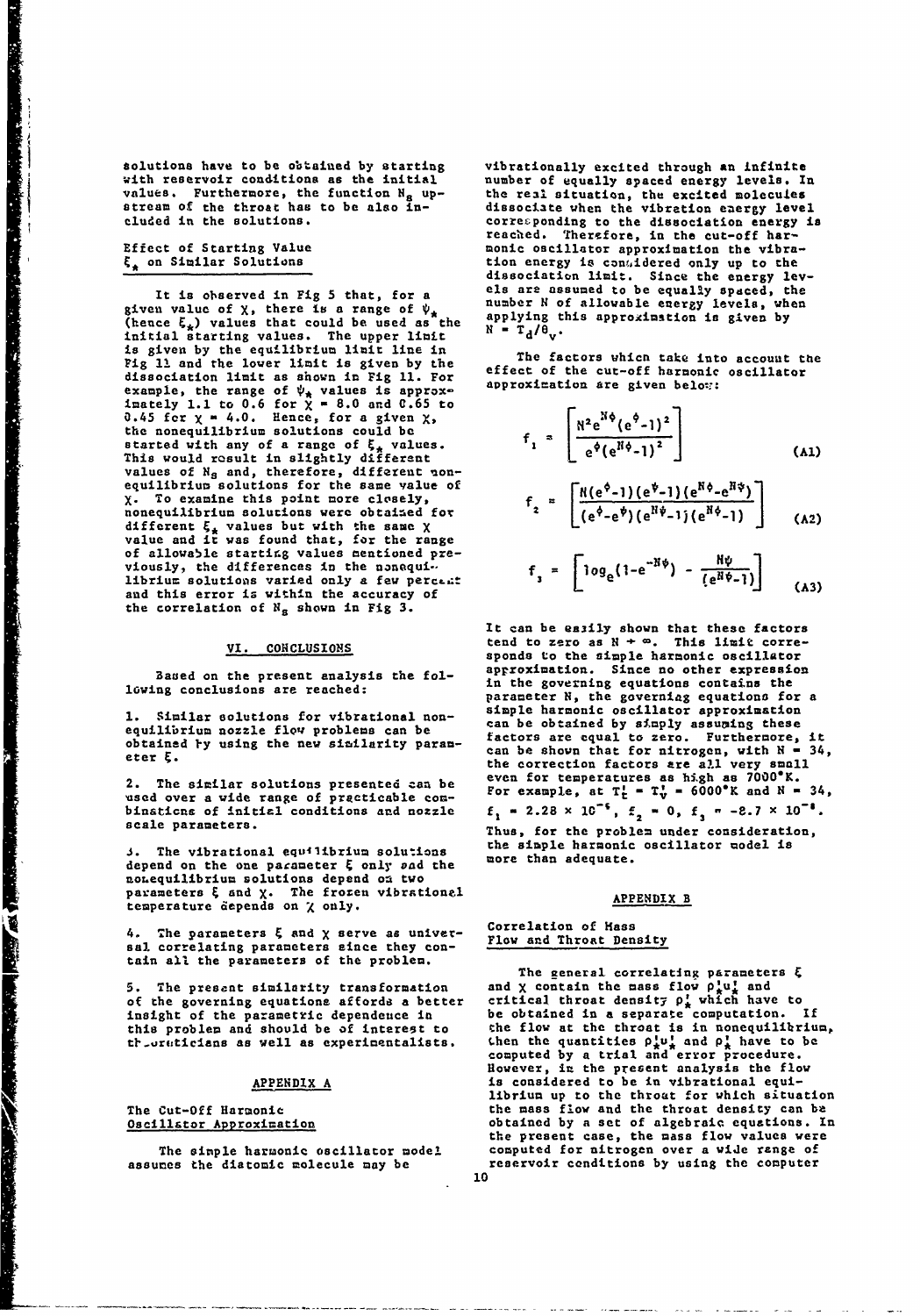program of Ref 12 and are picsented in Fig 2. Anderson, J.D., "A Time-Dependent Anal-<br>B1. The nondimensional mass flow  $(\rho_*^1 u_*^1)$  ysis for Vibrational and Chemical Nonequi-<br> $(\rho_0^1 u_0^1)$  is independent of reservoir pres **BI.** The nondimennional mass flow (pjuj)/ ysis for Vibrational and Chemical Nonequi- (P~u.) is independent of reservoir pressure librium Nozzle Flows", **AIAA** Journal, Vol **8,** but slightly dependent on reservoir tem- No. **3,** Mar **1970, pp. 545-550.** perature. It can be represented **by** a linear equation of the type **3.** Stollery, **J.L.** & Smith, **J,E., "A** Note

$$
\rho_{\star}^{1} u_{\star}^{1} = k_{1} (\rho_{0}^{1} u_{0}^{1})
$$
 (B1)

re de la propieta de la propieta de la propieta de la propieta de la propieta de la propieta de la propieta de<br>La propieta de la propieta de la propieta de la propieta de la propieta de la propieta de la propieta de la pr

$$
k_1 = [0.689 - 6.3 \times 10^{-6} T_0' \, (°K)]
$$

A similar correlation for the nondimension-<br>al throat density  $\rho^1_A/\rho^1_G$  is also shown in<br>Fig Bl. It is also independent of reservoir pressure and can be represented by a<br>linear equation of the type

$$
\rho_{\perp} = k_2 \rho_0 \tag{B2}
$$

$$
k_{2} = [0.634 - 2.33 \times 10^{-6} \text{ T}^{1}_{0} (^{\circ} \text{K})]
$$



Figure B1. Correlation of Throa Density and Mass Flo.<br>Ratios for Nitrogen

librium Effects in Supersonic-Nozzle Flows", J.R., "Computer Program for the Numerical CAL No. 163, Mar 1968, Cornell Aeronautical Solution of Rosequilibrium Expansions of<br>Laboratory, Inc., Buffalo, NY.<br>1966 1966

on the lariation of Vibrational Temperature Along a Nozzle, <u>Journal Fluid Mech</u>., Vol 13,<br>
<sup>2</sup><sub>1</sub>u<sub>1</sub> = k<sub>1</sub>(p<sub>0</sub>u<sub>1</sub>) **1962**, pp. 225-235.

4. Stollexy, **J.L. &** Park, **C.,** "Computer where Solutions to the Problem **of** '"ibratonal **6 ~Relaxation in Hypersonic** Nozzle **Flo,%s", kelaxation in Hypersonic Nozzle Flows",**<br> **Journal Fluid Mach.**, Vol 1.<sup>3</sup>, 1964, pp. 113-<br> **123.** 

5. Erickson, W.D., "Vibrational-<br>Nonequilibrium-Flow of Nitrogen in Hyper-<br>sonic Nozzles", NASA TN D-1810, Jun 1963.

Freezing in a Nozrie Expansion", AIAA Jour-<br>nal, Vol 1, No. 2, Feb 1963, pp. 496-497.

**7. Phinney, R., "Nondimensional S, utions where** of Flows with Vibration -liaxation" **AIAA kZ[0.634 - 2.33 x 10 6** Journal, Vol 2, No. 2 eeb 1964, **pp.** 240- **- 6 To' ('K)]** 44.

**8.** Reddy, N.H. & Daum, F.L., "Similar **a7- -** Solutions in Dineaciationai Nonequilibrium INozzle Flows", 1coc. Heat Transfer **&** Fluid -**MEA-N** CLRV-<(otZ:7 **&** .Mech. Institute, Stanford Univ. Press, **OL - s** f Calif. (To 'e p,'-lished in Jun **1970.)**

> **C I0** 9. Millikan, R.C. & White, D.R., "S: stem--<br> **a** 50 **atics of Vibrational Relaxation"**, <u>Journal</u><br> **a** 100 **a** Chemical Physics Val 30 Dec 1963 - **a 100** of Chemical Physics, Vol **39, Dee 1963, <sup>c</sup>**<sup>200</sup> **o 500 pp. 3209-3213.**

2 **3** 4 **5 6 7 8 10.** Hemis, **S.P.,** "Effects of Chemical Dis- T<sub>0</sub> (T<sub>0</sub> (T) x10<sup>-3</sup><br>
Steady One-Dimensional Flows", NASA TN D-87,<br>
ation of Throa Mug 1959.

Ratios for Nitrogen **11.** Chen, T. **&** Eschenroeder, **A.Q., "A** Fortran Computer Code for Inviseid, Nonequilibrium Stream Tube Flows", Report No. TR65-OlP, Dec **±905, CM** Defense Research **REFERENCES** Lsboratories, Santa Rarbara, Calif.

**1.** Hall, **J.G. &** Treanor, **C.E.,** "Nonequi- 12. Lordi, **J.A.,** Mates, R.E., **&** Moselle, 1966.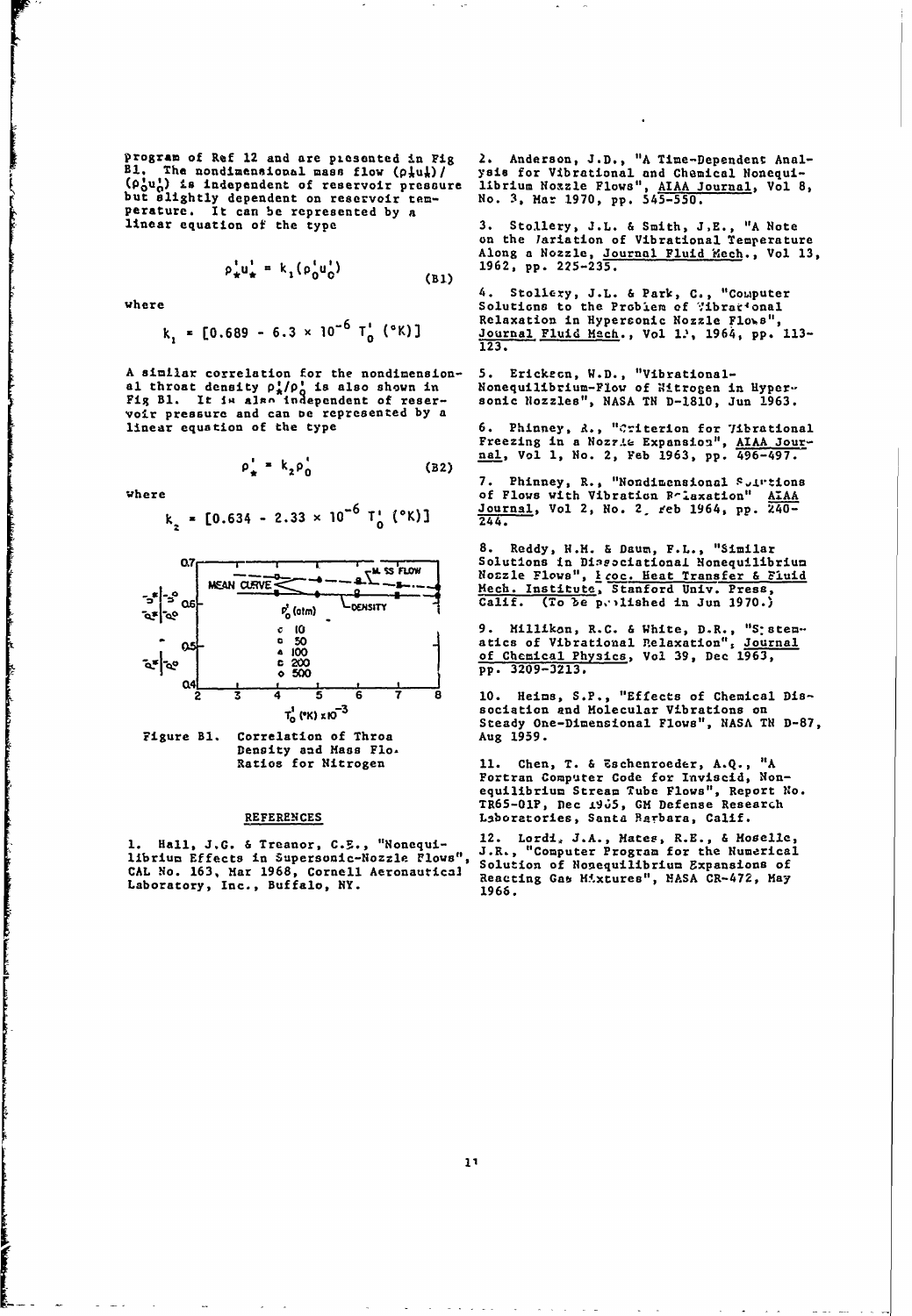| Security Class He Home                                                                                                                         |                                                                                                                                                                          |
|------------------------------------------------------------------------------------------------------------------------------------------------|--------------------------------------------------------------------------------------------------------------------------------------------------------------------------|
| DOCUMENT CONTROL DATA - R & D                                                                                                                  |                                                                                                                                                                          |
| 1. ORIGHIATING ACTIVITY (Corporate author)                                                                                                     | (Security classification of title, body of abattact and indexing annotation must be entered when the overall report to classified)<br>20. REPORT SECURITY CLASSIFICATION |
| Aerospace Research Laboratories                                                                                                                | Unclassified                                                                                                                                                             |
| Fluid Dynamics Facilities Research Laboratory <sup>25. GROUP</sup>                                                                             |                                                                                                                                                                          |
| Nright-Patterson AF Base, OH 45433                                                                                                             |                                                                                                                                                                          |
|                                                                                                                                                |                                                                                                                                                                          |
| SIMILAR SOLUTIONS IN VIBRATIONAL NONEQUILIBRIUM NOZZLE FLOWS                                                                                   |                                                                                                                                                                          |
|                                                                                                                                                |                                                                                                                                                                          |
| 4. DESCRIPTIVE NOTES (Type of report and inclusive dates)                                                                                      |                                                                                                                                                                          |
| Scientific                                                                                                                                     |                                                                                                                                                                          |
| s. AUTHORISI (First name, middle initial, last name)                                                                                           |                                                                                                                                                                          |
| N. Muniswamy Reddy and Fred L. Daum                                                                                                            |                                                                                                                                                                          |
|                                                                                                                                                |                                                                                                                                                                          |
| <b>C. REPORT DATE</b>                                                                                                                          | 78. TOTAL ND. OF PAGES<br>7b. NO. OF REFE                                                                                                                                |
| August 1970                                                                                                                                    | 12<br>12                                                                                                                                                                 |
| <b>IE. CONTRACT OR GRANT NO.</b>                                                                                                               | <b>22. ORIGINATOR'S REPORT NUMBER(S)</b>                                                                                                                                 |
| <b>b. PROJECT NO.</b>                                                                                                                          |                                                                                                                                                                          |
| $7065 - 00 - 23$                                                                                                                               |                                                                                                                                                                          |
|                                                                                                                                                | <b>PE. OTHER REPORT NO(5) (Any other numbers that mey be assigned</b><br>This reports                                                                                    |
|                                                                                                                                                |                                                                                                                                                                          |
| d.                                                                                                                                             | ARL 70.0144                                                                                                                                                              |
| 10. DISTRIBUTION STATEMENT                                                                                                                     |                                                                                                                                                                          |
| This document has been approved for public release and sale;<br>its distribution is unlimited.                                                 |                                                                                                                                                                          |
|                                                                                                                                                |                                                                                                                                                                          |
| <b>11. SUPPLEMENTARY NOTES</b>                                                                                                                 | 12. SPONSORING MILITARY ACTIVITY                                                                                                                                         |
|                                                                                                                                                | Aerospace Research Laboratories (ARF)                                                                                                                                    |
|                                                                                                                                                | Wright-Patterson AF Base, OH 45433                                                                                                                                       |
| 12. ABSTRACT                                                                                                                                   |                                                                                                                                                                          |
|                                                                                                                                                |                                                                                                                                                                          |
| The problem of obtaining similar solutions in pseudo-one-dimensional<br>nozzle flows with vibrational relaxation is considered. The governing  |                                                                                                                                                                          |
|                                                                                                                                                | equations are transformed into a similar form by using a new similarity                                                                                                  |
| parameter n so that the nonequilibrium flow solutions depend on two                                                                            |                                                                                                                                                                          |
|                                                                                                                                                | parameters for a given kind of gas. However, the similar equations are                                                                                                   |
|                                                                                                                                                | further reduced to a universal form by a transformation of the indepen-                                                                                                  |
| dent variable n to $\xi$ such that the similar solutions, for all combin-                                                                      |                                                                                                                                                                          |
|                                                                                                                                                | ations of initial conditions and for a defined family of nozzle shapes,                                                                                                  |
| dopend on a single parameter $x$ which are then presented in a single<br>graph. It is also shown that the equilibrium solutions depend on only |                                                                                                                                                                          |
| one parameter $\xi$ . The parameters $\xi$ and $\chi$ are also the exact, general                                                              |                                                                                                                                                                          |
| correlating parameters. With the present similar solutions the flow                                                                            |                                                                                                                                                                          |
| quintities in a nozzle are readily determined without resorting to                                                                             |                                                                                                                                                                          |
| complex computer programs.                                                                                                                     |                                                                                                                                                                          |
|                                                                                                                                                |                                                                                                                                                                          |
|                                                                                                                                                |                                                                                                                                                                          |
|                                                                                                                                                |                                                                                                                                                                          |
|                                                                                                                                                |                                                                                                                                                                          |
|                                                                                                                                                |                                                                                                                                                                          |
|                                                                                                                                                |                                                                                                                                                                          |
|                                                                                                                                                |                                                                                                                                                                          |
| <b>DD</b> FORM 1473                                                                                                                            | UNCLASSIFIED                                                                                                                                                             |
|                                                                                                                                                | <b>Security Classification</b>                                                                                                                                           |
|                                                                                                                                                |                                                                                                                                                                          |

 $\mathbf{v} = \mathbf{0}$ 

 $\bar{V}$